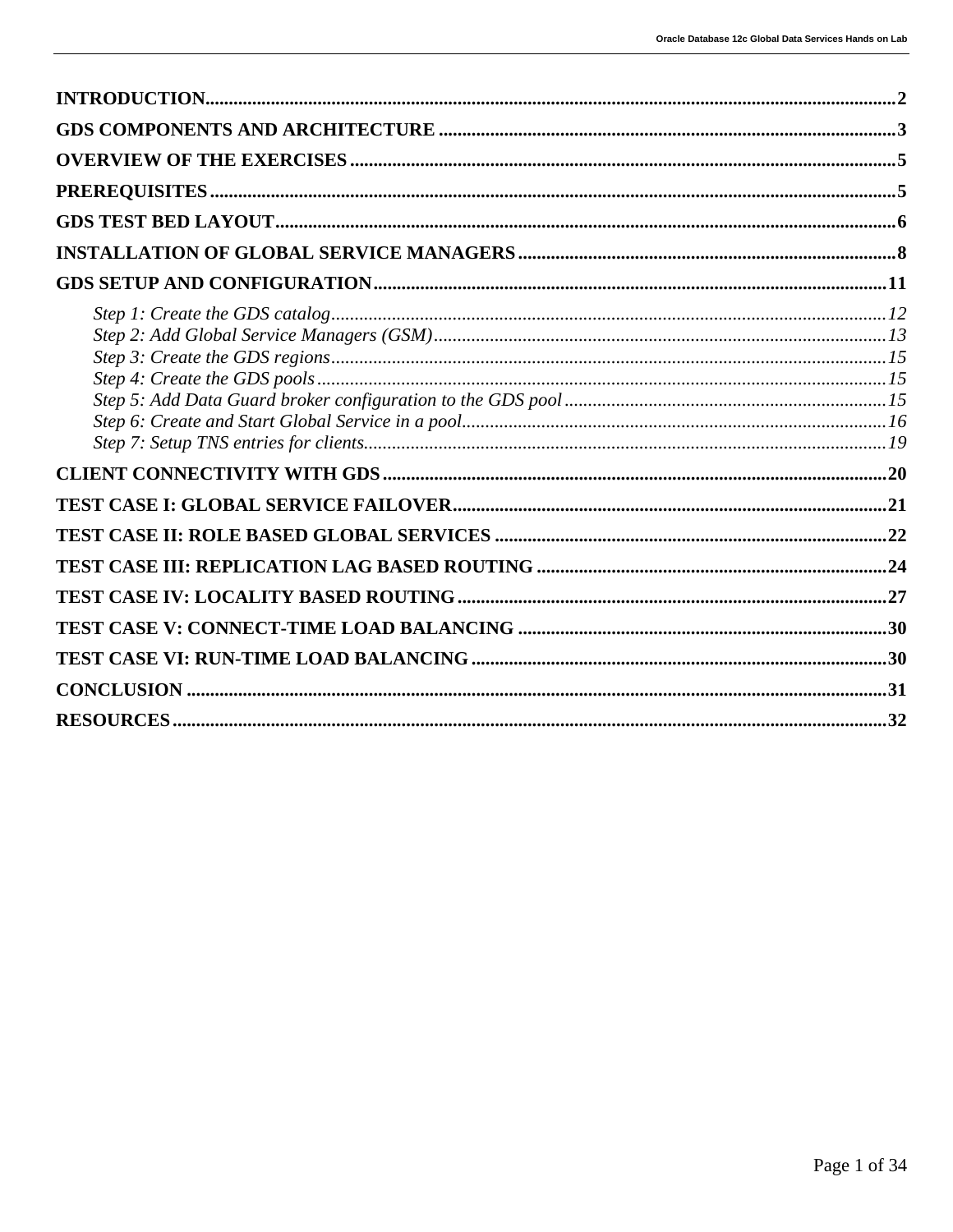# <span id="page-2-0"></span>**Introduction**

Oracle Global Data Services (GDS) is an automated workload management feature of Oracle Database 12*c* that provides workload routing, load balancing and inter-database service failover, replication lag based routing, role based global services and centralized workload management for a set of replicated databases that are globally distributed or located within the same data center.

GDS technology provides the following salient capabilities:

**Region-based Workload Routing**: With GDS, customers can choose to configure client connections to be always routed among a set of replicated databases in a local region. This capability allows customers to maximize their application performance (avoiding the network latency overhead accessing databases in remote regions).

**Replication Lag-based Workload Routing**: Replicas may lag behind the master/primary database. A global Service allows customers to choose the lag tolerance that is acceptable for a given application. GDS routes requests to replicas whose replication lag is below the limit. If the replication lag exceeds the lag limit, the service is relocated to another available database that lags below the threshold. New requests are routed to a database that satisfies the lag limit. If there is no available database, then the global service is shutdown. Once the lag is resolved or comes within the limit, GDS automatically brings up the service.

**Connect-Time Load Balancing**: Global Service Managers (GSM) use the load statistics from all databases in the GDS pool, inter-region network latency, and the configured connect-time load balancing goal to route the incoming connections to the best database in a GDS pool.

**Run-Time Load Balancing**: GDS also enables run-time load balancing across replicated databases by publishing a real-time load balancing advisory for connection pool based clients (for example – OCI, JDBC, ODP.NET, WebLogic etc..). The connection pool based clients subscribe to this load balancing advisory and route database requests in real-time across already established connections. With the run-time connection load balancing feature of GDS, application client work requests are dynamically routed to the database that offers the best performance. In addition, GDS also supports the ability to dynamically re-distribute connections when the database performance changes.

**Inter-database Service Failover**: If a database running a global service crashes, GDS, taking into account the service placement attributes, automatically performs an inter-database service failover to another available database in the pool. GDS sends Fast Application Notification (FAN) events so that the client connection pools can reconnect to the new database where the global service has been newly started.

**Role-based Global Services**: Upon a database role transition via Data Guard broker, GDS can automatically relocate the global service to the new Primary and the new Standby if the role assigned to the service matches the role of the database.

**Centralized Workload Management for Replicas**: GDS allows easier configuration and management of the resources of the replicated databases that are located anywhere with a single unified framework.

For the details on Oracle Global Data Services, refer to the white paper on Global Data Services and the GDS Presentation shown in the Resources section of this document. This lab covers the GDS setup for an Active Data Guard environment. There will be a separate hands-on lab for GDS with Oracle GoldenGate.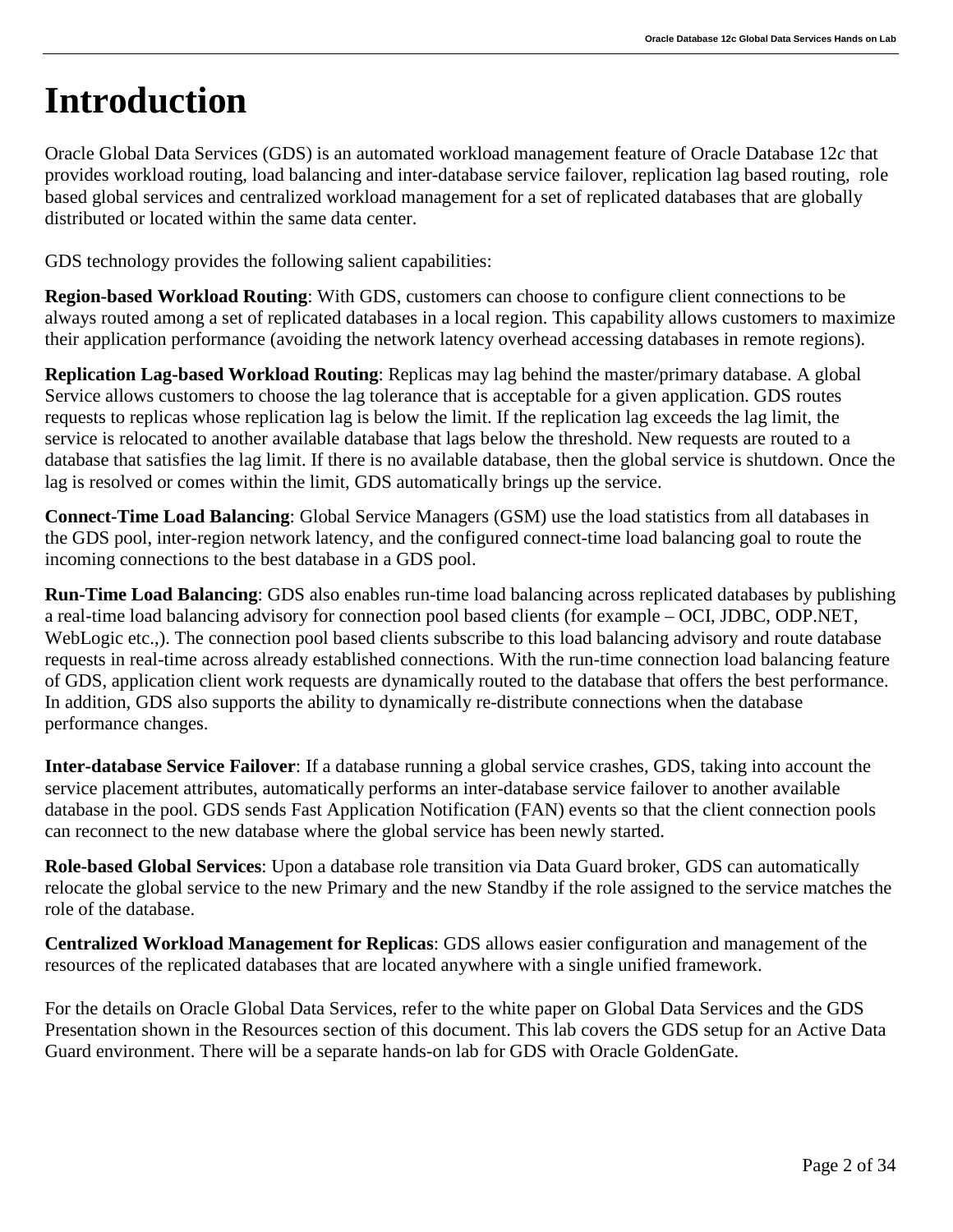

## <span id="page-3-0"></span>**GDS Components and Architecture**

#### **Figure 1: GDS Architecture**

Figure 1 illustrates a typical GDS deployment which has two data centers (APAC, EMEA) and two sets of replicated databases (SALES, HR).

### **Global Service**

Distributed workload management for replicated databases relies on the use of global services. Global services hide the complexity of a set of replicated databases by providing a single system image to manage the workload. The set of databases may include clustered or non-clustered Oracle databases (hosted on homogeneous or heterogeneous server platforms) which are synchronized with some form of replication technologies such as Oracle Data Guard, Oracle GoldenGate etc. A client request for a global service can be forwarded to any of the set of replicated databases.

### **GDS Configuration**

A GDS configuration is a set of databases integrated by the GDS framework into a single virtual server offering global services. The set of databases in a GDS configuration can be located in any data center. Within a GDS configuration, there can be various sets of replicated databases belonging to different domains that do not share anything besides GDS framework components that manage them.

Clients connect by specifying a global service name and need not know the architectural topology of the GDS configuration.

### **GDS Pool**

A set of replicated databases within a GDS configuration providing a unique set of global services and that belong to a certain administrative domain is termed as a GDS pool. Examples of a GDS pool can be a SALES pool or HR pool etc.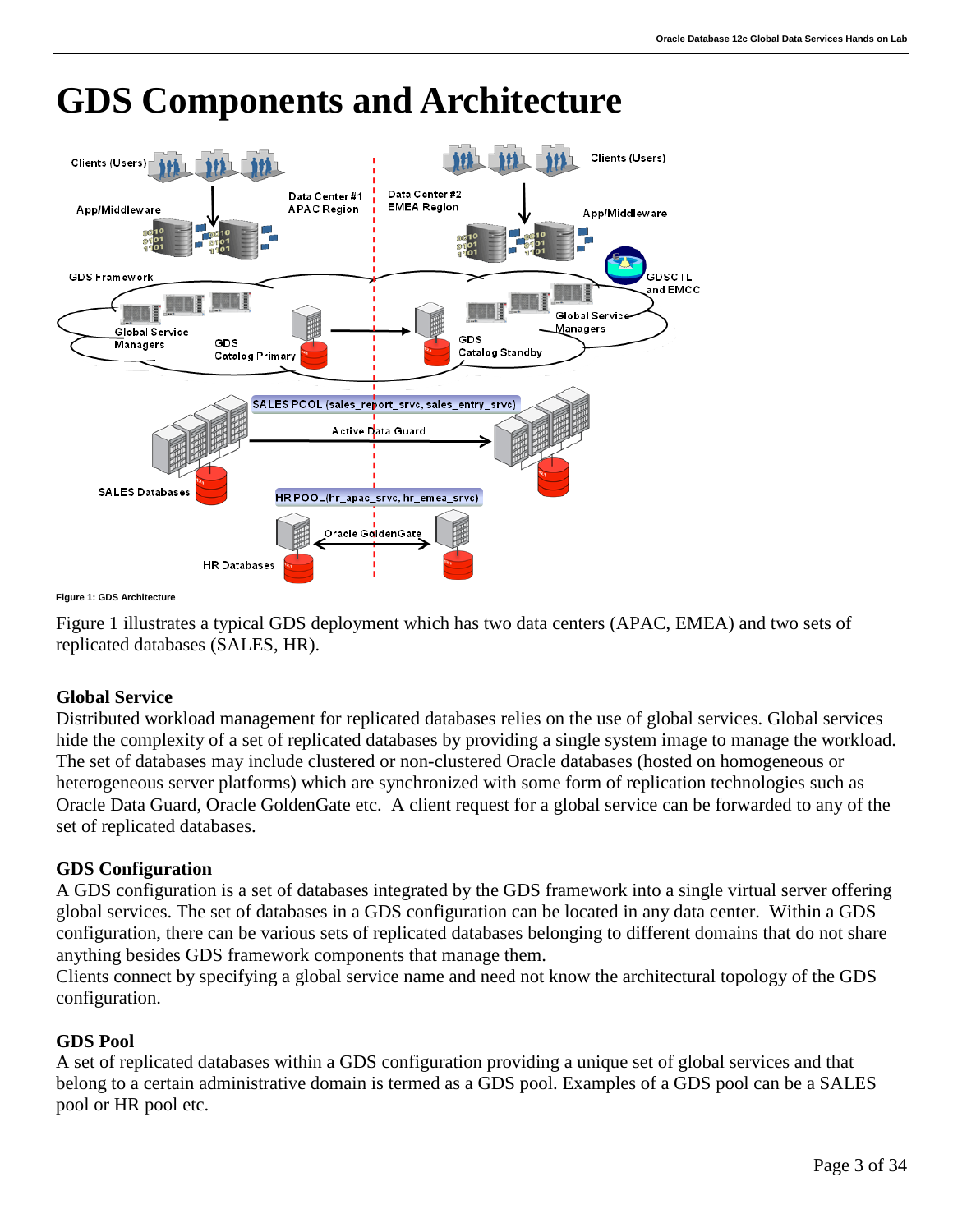#### **GDS Region**

GDS region typically corresponds to a data center. Multiple data centers and clients that are in close geographic proximity to the data center can be mapped to be in the same GDS region as well. Examples of GDS regions are APAC region or EMEA region etc.

#### **Global Service Manger (GSM)**

GSM is the "brain" of the GDS technology and is the central component of the GDS configuration. At a minimum, there must be one GSM per GDS region. GSMs can be installed on any commodity server similar to the ones used for the application tier. The recommended approach is to deploy three GSMs per region. Global Service Manager provides the following set of functions:

- Acts as a regional listener that the clients use to connect to global services. Any GSM can forward a connection request to any database (in any GDS region) that provides a given global service.
- Manages GDS configuration by making changes to the configuration data in all GDS components
- Gathers connection load balancing and performance metrics from all instances of the databases in the GDS configuration.
- Measures network latency between its own region and all other GDS regions and relays this information to all GSMs in other regions.
- Performs connection load balancing (CLB), routing client connections to the best database instance servicing a given global service in the GDS configuration – based on CLB metrics , network latency and the region affinity of the global service
- Generates FAN runtime load balancing (RLB) advisory and publishes it to client connection pools based on performance metrics and integrating them with estimated network latency
- Manages failover of global services
- Monitors availability of database instances and global services notifies clients via FAN HA events upon failure incidents

### **GDS Catalog**

The GDS catalog is a repository that keeps track of the configuration data and the run-time status of a given GDS configuration. Basically it contains information pertinent to global services, their attributes, GDS pools, regions, GSMs and database instances that are in the GDS configuration.

### **GDSCTL**

GDS configurations can be administered either by the GDSCTL command-line user interface or Oracle Enterprise Manager Cloud Control 12c graphical user interface. Administrators who have used SRVCTL will be quite familiar with the look and feel of GDSCTL. GDS is also supported by EMCC DB plug-in starting from release 12.1.0.5.

#### **GDS ONS Network**

Each GSM process contains an Oracle Notification Server (ONS). A GSM employs the ONS to publish FAN HA events and RLB metrics subscribed by the clients.

Note: In Oracle Database 12.1.0.1, GDS supports Single Instance databases and Policy Managed RAC databases. The Data Guard configurations must be broker enabled.

#### **Client Connectivity in GDS**

In a GDS environment, the clients connect to the GSM listeners instead of the database listeners. GSM forwards the connection to the local listener (bypassing the SCAN listeners).

The TNS entry will include the specification of the endpoints of the GSM listeners. Client will load balance among local GSMs and use the remote GSMs if all the local GSMs are unavailable. It is possible for a client to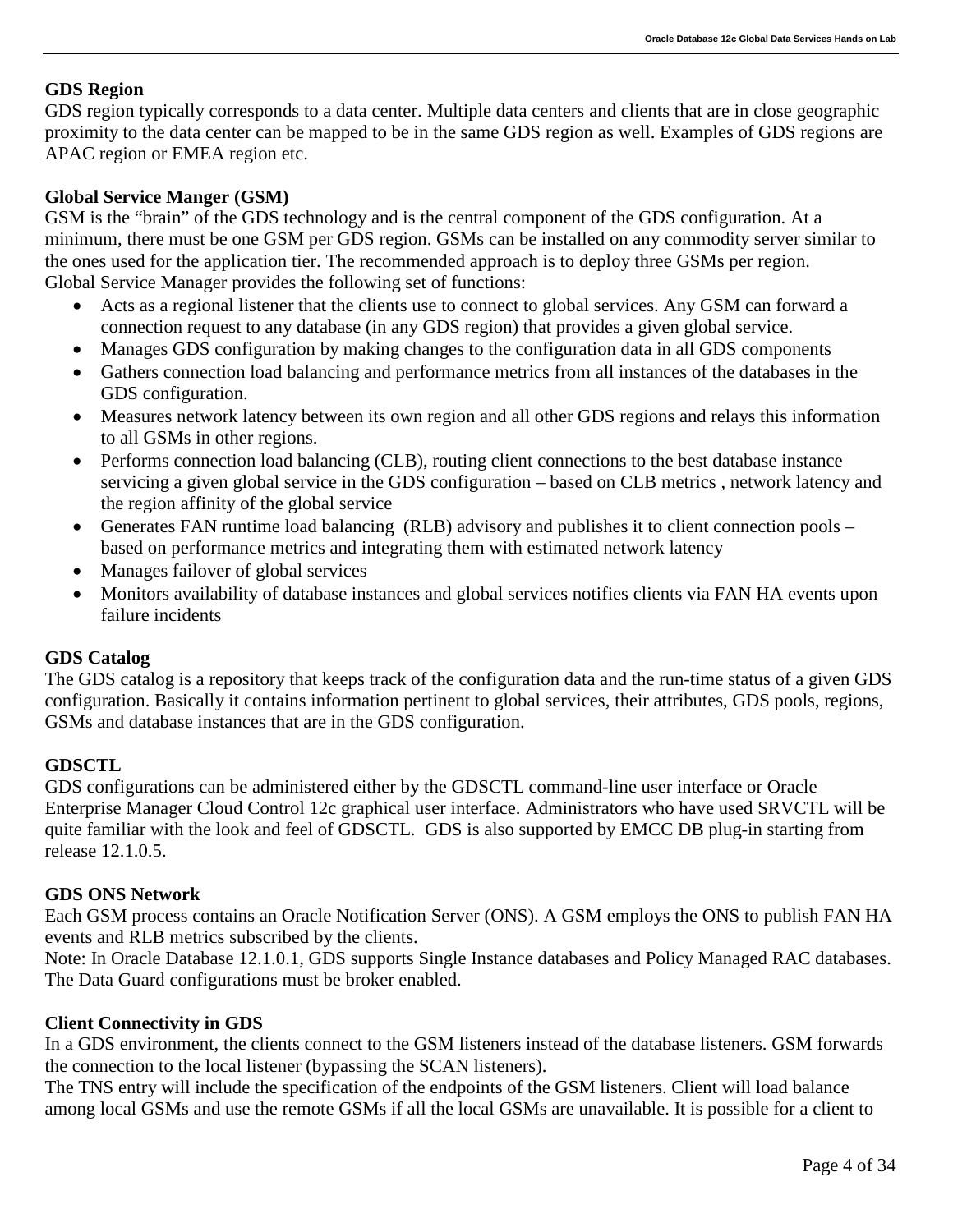connect to a GSM in another region. Therefore, it is not possible to infer the clients region by the GSM it connects to. Clients specify global service name and which region they originate from.

```
sales_reporting_srvc =
   (DESCRIPTION =
   (FAILOVER=ON)
    (ADDRESS LIST = \leftarrow APAC's GSMs
      (LOAD_BALANCE=ON)
      (ADDRESS = (PROTOCOL = TCP)(HOST = gsm-host1a)(PORT = 1571))
     (ADDRESS = (PROTOCOL = TCP) (HOST = gsm-host2a) (PORT = 1571)) (ADDRESS = (PROTOCOL = TCP)(HOST = gms-host3a)(PORT = 1571))
\overline{\phantom{a}}(ADDRESS \_LIST = \& \& EMEA's GSMs (LOAD_BALANCE=ON)
      (ADDRESS = (PROTOCOL = TCP)(HOST = gsm-host1e)(PORT = 1572))
      (ADDRESS = (PROTOCOL = TCP)(HOST = gsm-host2e)(PORT = 1572))
      (ADDRESS = (PROTOCOL = TCP)(HOST = gsm-host3e)(PORT = 1572))
\qquad \qquad (CONNECT_DATA =
      (SERVICE_NAME = sales_reporting_srvc.sales.oradbcloud) (REGION=WEST)
\overline{\phantom{a}} )
```
#### **Figure 2: Example of TNS connect descriptor**

Figure 2 shows an example connect descriptor mapped to a TNS alias using GSM listeners in the tnsnames.ora file.

### <span id="page-5-0"></span>**Overview of the Exercises**

The objectives of the hands-on GDS session are to:

- Install Global Service Managers
- Deploy GDS framework for your data cloud
- Configure global services for the following GDS features
	- $\triangleright$  Inter-database global service failover
	- $\triangleright$  Role based global services
	- $\triangleright$  Lag based routing
	- $\triangleright$  Locality based workload routing
	- $\triangleright$  Connect-time load balancing
	- $\triangleright$  Run-time load balancing
- Obtain familiarity with the GDSCTL interface.

The exercises are designed from the top down so that each step builds upon the previous exercise. **It is essential that you follow the exercises in order**.

### <span id="page-5-1"></span>**Prerequisites**

- 1. All databases must be in Oracle Database Enterprise Edition 12.1.0.1
- 2. For Single Instance (Non-RAC) databases, Oracle Clusterware must not be installed on the database nodes.
	- a. This restriction has been removed in 12.1.0.2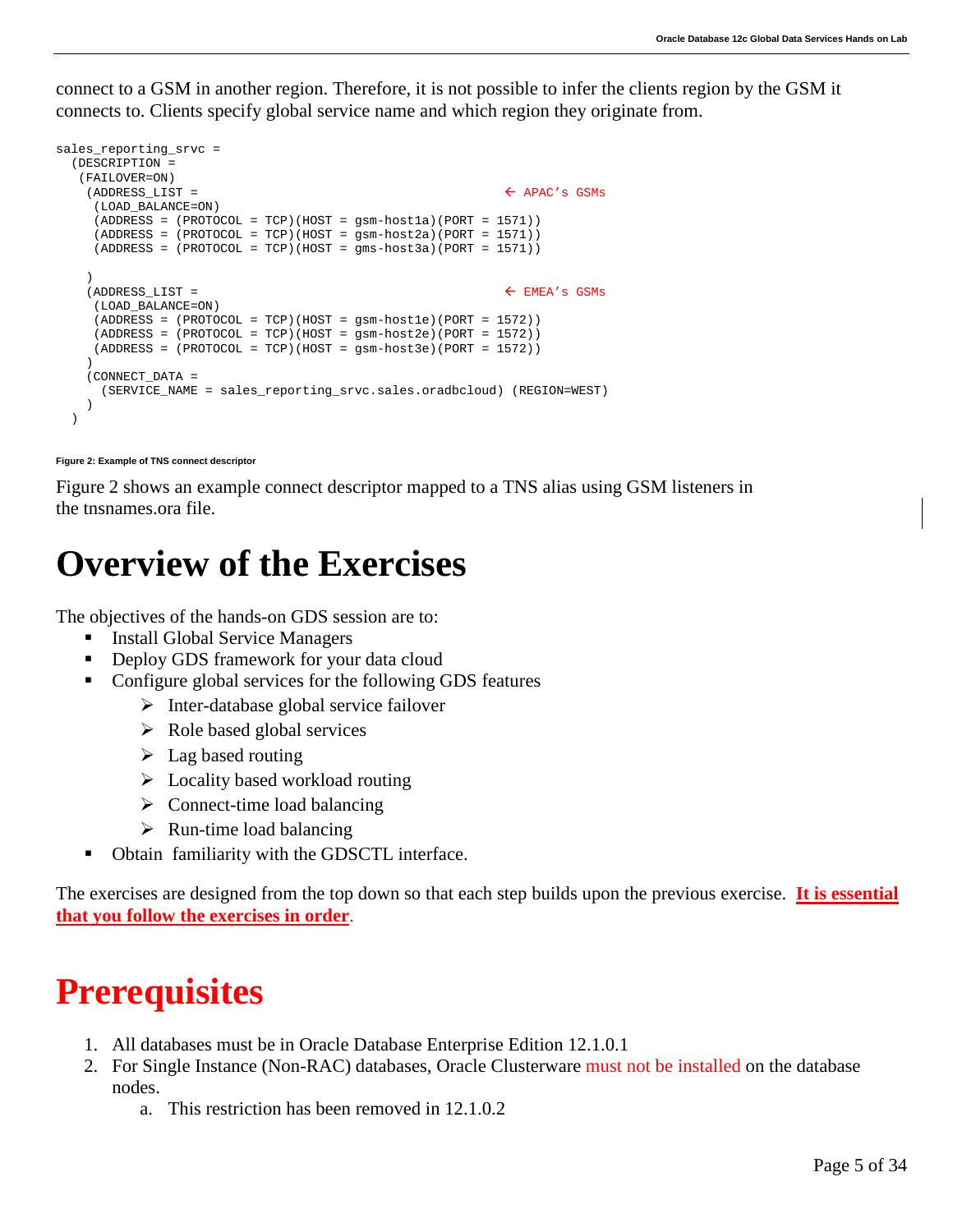- 3. An application database (e.g. SALES) must already exist in a broker-enabled Active Data Guard configuration where the current Primary is SFO and Standby is CHI. The Data Guard broker is fully functional for role transitions. The user SYSDG has to be unlocked and have a password of 'oracle'
- 4. A separate catalog database (GDSCAT) must be created. GDS catalog schema will be loaded in this database.

## <span id="page-6-0"></span>**GDS Test Bed Layout**

This lab walks us through the creation of GDS configuration that offers the global services failover/load balancing capabilities. We will create a GDS configuration that contains the following components:

- GDS catalog hosted in "gdscat" database
	- o Note: Best practice is to deploy HA/DR for gdscat.
- Two GDS Regions : West region and East region
- Two Global Services Managers (GSMs): one GSM per region (gsmwest, gsmeast)
	- o Note: Best practice is to have 3 GSMs per region (For scalability & Availability)
- One GDS pool : Sales pool
- Two GDS pool databases in an Active Data Guard configuration, with one database in each of the datacenters. The "SFO" database is in the West region and the "CHI" database is in the East region.



*Figure 1: GDS Hands-On Lab Test Bed Layout*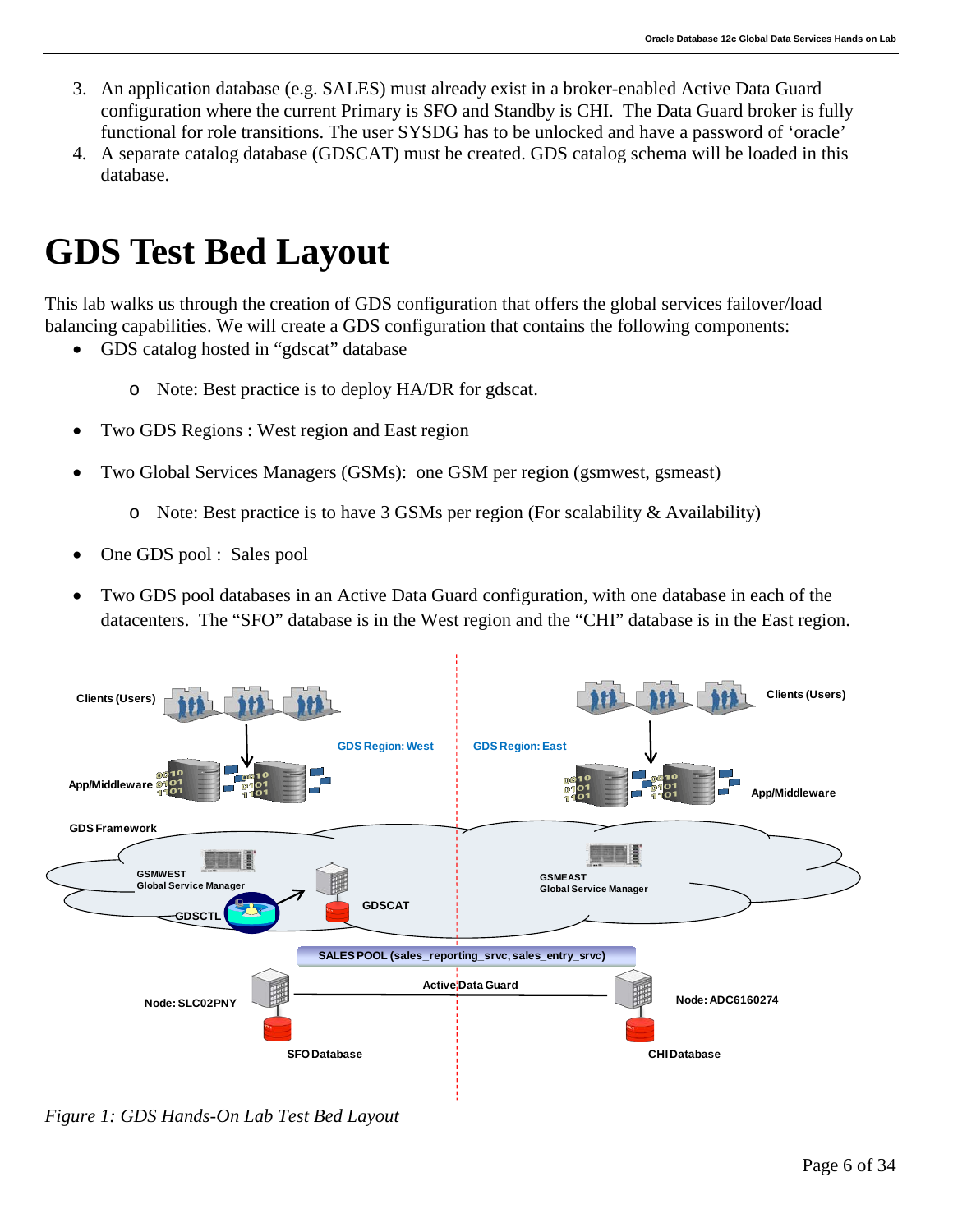Note: In this lab, GSMWEST Global Service Manager, GDSCAT and SFO Database are hosted on SLC02PNY server. GSMEAST Global Service Manager and CHI Database are hosted on ADC6160274 server.

The high-level steps of GDS deployment are:

- 1. Install GSM software on GSM Nodes
- 2. Setup and Configure GDS
	- a. Setup GDS Administrator accounts & privileges
	- b. Configure GDS (Create GDS catalog, Add GSMs, regions, pools, brokerconfig, global services)
- 3. Setup client connectivity

Let's begin the lab.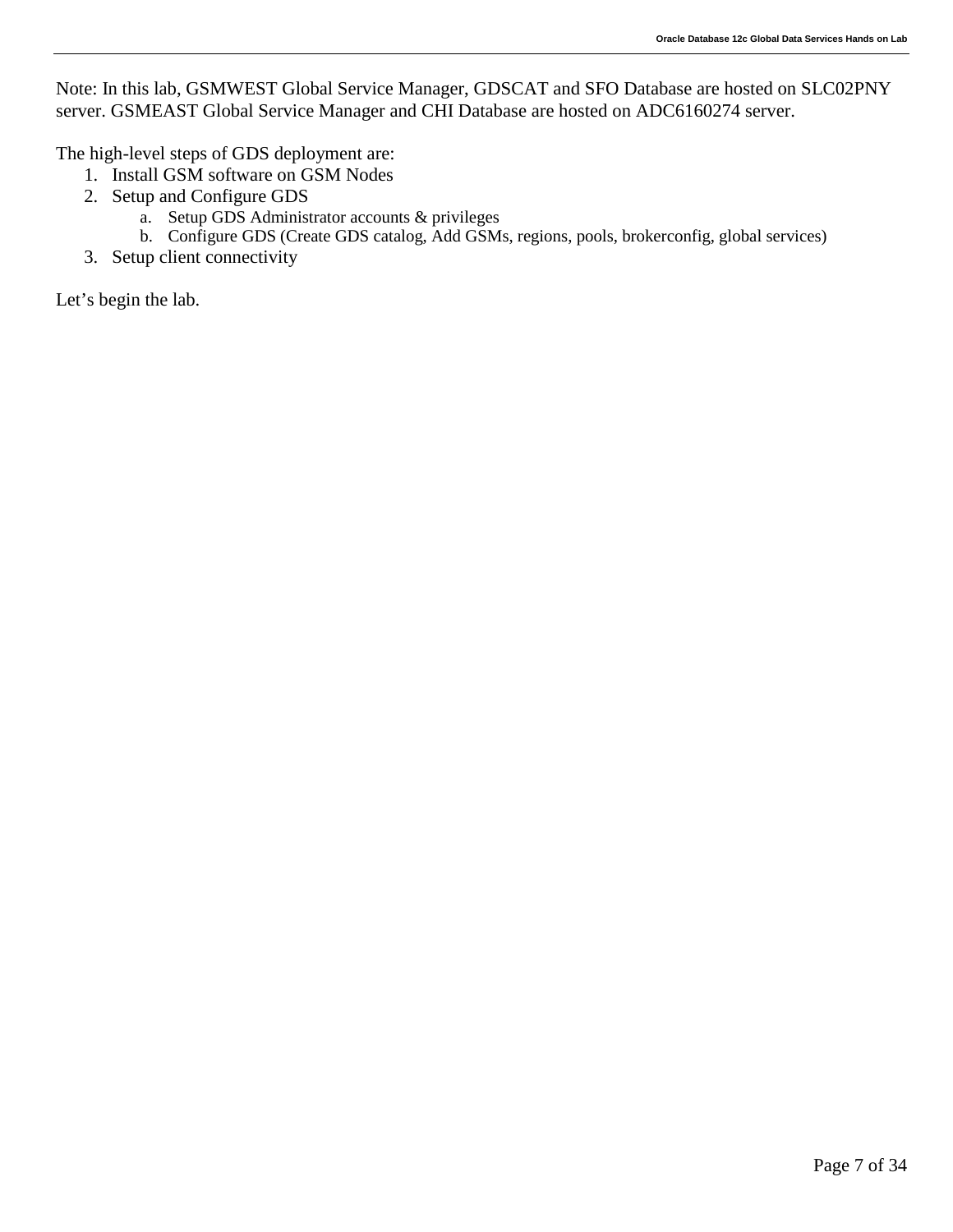## <span id="page-8-0"></span>**Installation of Global Service Managers**

Locate the GSM media for your platform from

<http://www.oracle.com/technetwork/database/enterprise-edition/downloads/index.html>



Note: This HOL uses the GSM software for the Linux x86-64



Download the GSM/GDS media and extract the zip file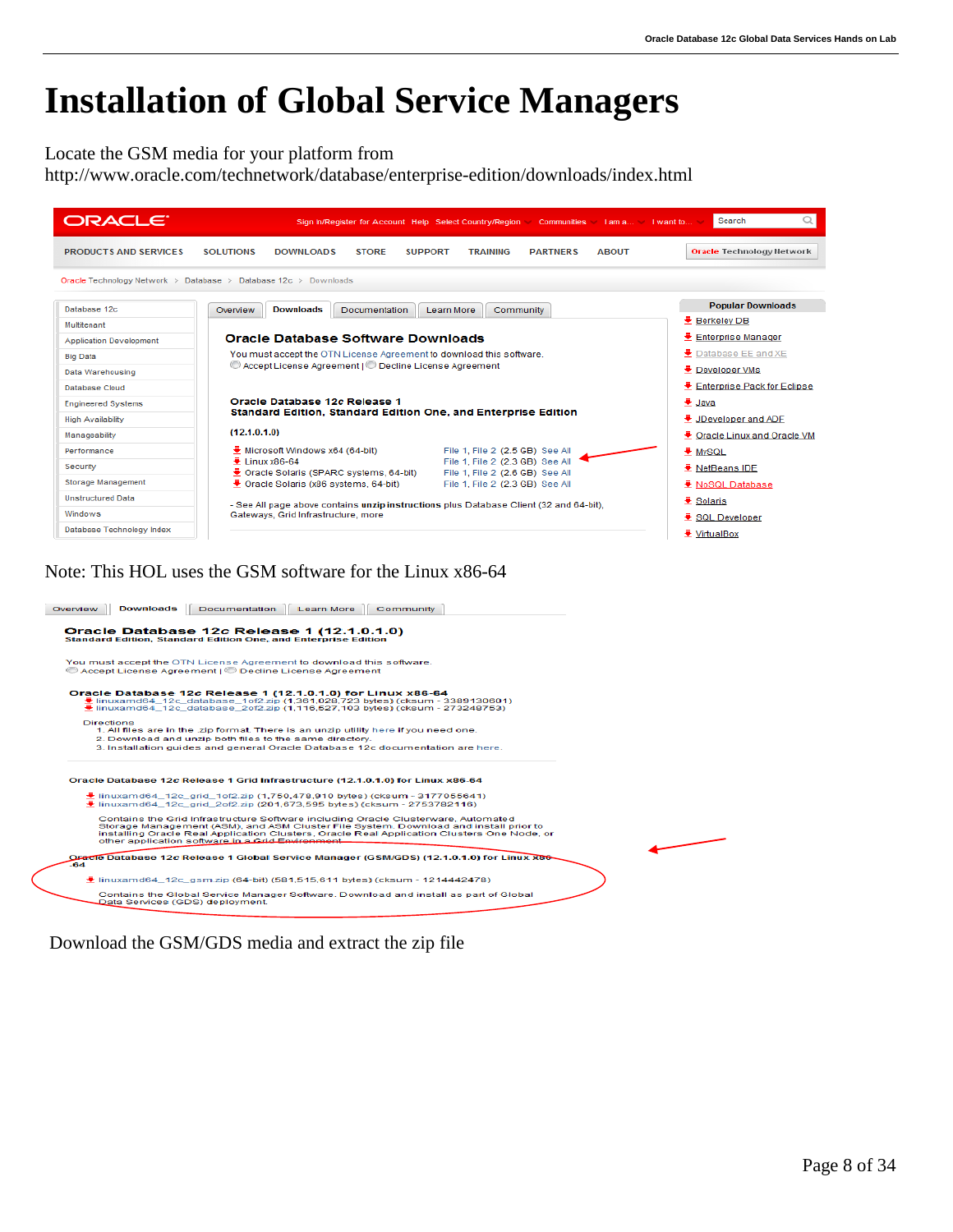Run the Installer from the GSM media as shown in the screens below and follow the steps.

| Terminal                                                                                                                                                                                                                                                                                                                                                                                                                                                                                                                                                                  | .∥o∥xi |
|---------------------------------------------------------------------------------------------------------------------------------------------------------------------------------------------------------------------------------------------------------------------------------------------------------------------------------------------------------------------------------------------------------------------------------------------------------------------------------------------------------------------------------------------------------------------------|--------|
| File Edit View Terminal Tabs Help                                                                                                                                                                                                                                                                                                                                                                                                                                                                                                                                         |        |
| [srbattul@adc6160274 gsm]\$ ls<br>install response runInstaller stage welcome.html<br>[srbattul@adc6160274 qsm]\$ ./runInstaller<br>Starting Oracle Universal Installer<br>Checking Temp space: must be greater than 120 MB. Actual 84539 MB<br>Passed<br>Checking swap space: must be greater than 150 MB. Actual 10047 MB<br>Passed<br>Checking monitor: must be configured to display at least 256 colors.<br>Actual 65536<br>Preparing to launch Oracle Universal Installer from /tmp/OraInstall2013-09-02 10-14-48AM. Please wait [srbattul@adc616 <br>$0274$ qsm]\$ | Passed |

Specify the Oracle Base and Oracle Home for the GSM.

| $\frac{2}{3}$                                                                                              | $\Box$ cix<br>Oracle GSM Installer - Setting up GSM - Step 1 of 5                                                                                                                                                                                                                                                                                                                                                           |
|------------------------------------------------------------------------------------------------------------|-----------------------------------------------------------------------------------------------------------------------------------------------------------------------------------------------------------------------------------------------------------------------------------------------------------------------------------------------------------------------------------------------------------------------------|
| <b>Specify Installation Location</b>                                                                       | $\frac{ORACLE}{OR}$ 12 <sup>c</sup><br><b>DATABASE</b>                                                                                                                                                                                                                                                                                                                                                                      |
| <b>Specify Installation Location</b><br><b>Prerequisite Checks</b><br>Summary<br>Install Product<br>Finish | Specify an Oracle base path to place all Oracle software and configuration-related files. This location<br>is the Oracle base directory.<br>/scratch/oracle<br>Oracle base:<br>$\overline{\phantom{a}}$<br>Browse<br>Specify a location for storing Oracle software files. This location is the Oracle home directory.<br>Software locations /scratch/oracle/product/12.1.0/gsmhome_1<br>$\overline{\phantom{0}}$<br>Browse |
|                                                                                                            | h,                                                                                                                                                                                                                                                                                                                                                                                                                          |
| Help                                                                                                       | Cancel<br>$<$ Back<br>Next<br>Install                                                                                                                                                                                                                                                                                                                                                                                       |

### Click Next.



### Click Install.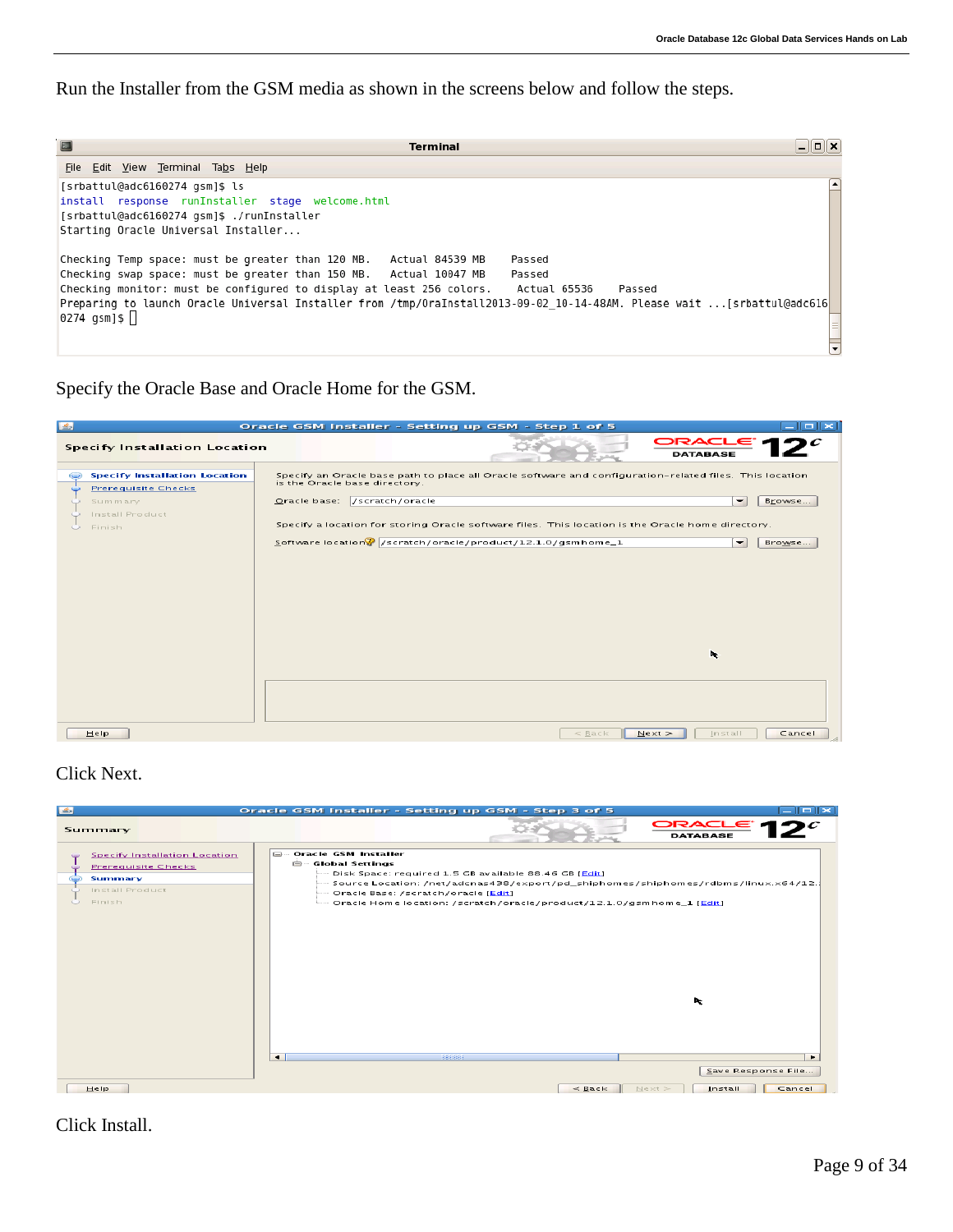| $\mathcal{L}_{\mathcal{A}}$                                                               | Oracle GSM Installer - Setting up GSM - Step 4 of 5                                                                                                 | $\blacksquare$ $\blacksquare$ $\blacksquare$                                                            |
|-------------------------------------------------------------------------------------------|-----------------------------------------------------------------------------------------------------------------------------------------------------|---------------------------------------------------------------------------------------------------------|
| <b>Install Product</b>                                                                    |                                                                                                                                                     | $ORACLE$ 12 <sup>c</sup><br><b>DATABASE</b>                                                             |
| Specify Installation Location<br>Prerequisite Checks<br>Summary<br><b>Install Product</b> | -Progress-<br>64%<br>Extracting files to '/scratch/oracle/product/12.1.0/gsmhome_1'.                                                                |                                                                                                         |
| Finish                                                                                    | -Status <sup>.</sup><br>Oracle GSM Installation<br>• Prepare<br>✅<br>• Copy files<br>➾<br>• Link binaries<br>• Setup<br><b>Execute Root Scripts</b> | In Progress<br>Succeeded<br>In Progress<br>Pending<br>Pending<br>Pending<br>$5$ kip<br>Details<br>Retry |
| Help                                                                                      | ORACLE $12^c$                                                                                                                                       | ℞<br>$<$ Back<br>Cancel<br>Next<br>Install                                                              |
| $\left  \frac{\phi}{\phi} \right $                                                        | Oracle GSM Installer - Setting up GSM - Step 4 of 5                                                                                                 | $\Box$ e $ \mathbf{x} $                                                                                 |



### Open a new Terminal window and execute the root.sh

| [srbattul@adc6160274 qsm]\$ sudo /scratch/oracle/product/12.1.0/qsmhome 1/root.sh<br>Password:<br>Performing root user operation for Oracle 12c                                                                                                                                             |
|---------------------------------------------------------------------------------------------------------------------------------------------------------------------------------------------------------------------------------------------------------------------------------------------|
| The following environment variables are set as:<br>ORACLE OWNER= srbattul<br>ORACLE HOME= /scratch/oracle/product/12.1.0/gsmhome 1                                                                                                                                                          |
| Enter the full pathname of the local bin directory: [/usr/local/bin]: /usr/bin<br>The contents of "dbhome" have not changed. No need to overwrite.<br>The contents of "oraenv" have not changed. No need to overwrite.<br>The contents of "coraenv" have not changed. No need to overwrite. |
| Entries will be added to the /etc/oratab file as needed by<br>Database Configuration Assistant when a database is created<br>Finished running generic part of root script.<br>Now product-specific root actions will be performed.<br>[srbattul@adc6160274 gsm]\$                           |

Ĩ.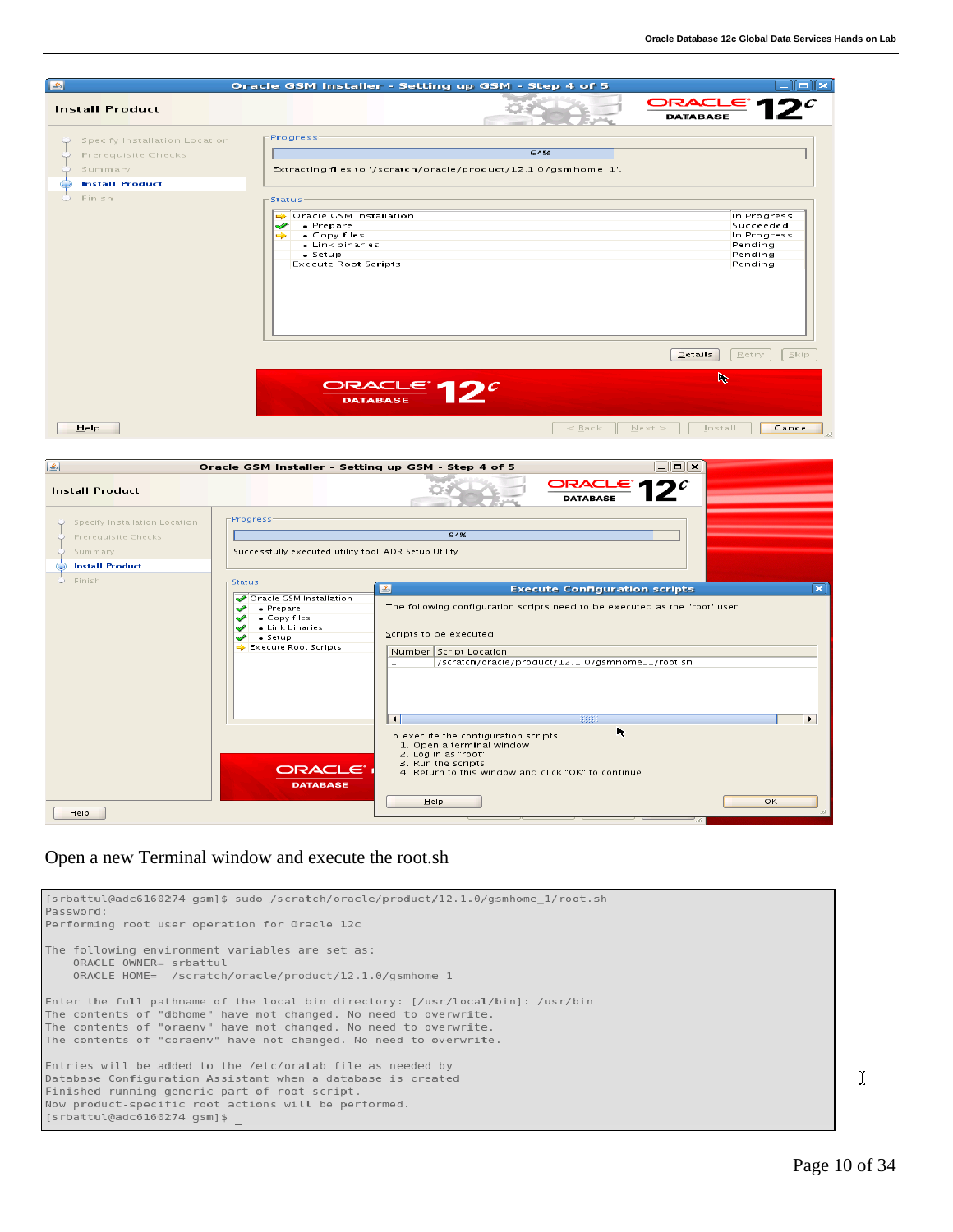Close the installer.

| $\left  \cdot \right $                                                                                                   | Oracle GSM Installer - Setting up GSM - Step 5 of 5 |          |                                                             | $   \sim$ |
|--------------------------------------------------------------------------------------------------------------------------|-----------------------------------------------------|----------|-------------------------------------------------------------|-----------|
| Finish                                                                                                                   |                                                     |          | $\frac{ORACLE}{PATAISE}$ 12 <sup>c</sup><br><b>DATABASE</b> |           |
| Specify Installation Location<br>Prerequisite Checks<br>Summary<br>Install Product<br>Finish<br>$\overline{\phantom{a}}$ | The installation of Oracle GSM was successful.      |          |                                                             |           |
| Help                                                                                                                     |                                                     | $<$ Back | Next ><br>Install                                           | Close     |

**Note:** Follow the GSM installation step for each of the identified GSM Nodes. In our examples, it will be on slc02pny and adc6160274 Nodes.

### <span id="page-11-0"></span>**GDS Setup and Configuration**

Add the following TNS entries of GDS catalog and pool databases to the GSM Home's tnsnames.ora. **Note: Repeat this on all GSM Nodes**

```
GDSCAT =
   (DESCRIPTION =
     (ADDRESS = (PROTOCOL = TCP)(HOST = slc02pny.us.oracle.com)(PORT = 1521))
     (CONNECT_DATA =
       (SERVER = DEDICATED)
       (SERVICE_NAME = gdscat.us.oracle.com)
     )
   )
CHI,CHI.US.ORACLE.COM =
   (DESCRIPTION =
     (ADDRESS_LIST =
       (ADDRESS = (PROTOCOL = TCP)(HOST = adc6160274)(PORT = 1521))
     )
     (CONNECT_DATA =
       (SERVICE_NAME = chi.us.oracle.com)
     )
   )
SFO,SFO.US.ORACLE.COM =
   (DESCRIPTION =
     (ADDRESS_LIST =
       (ADDRESS = (PROTOCOL = TCP)(HOST = slc02pny)(PORT = 1521))
     )
     (CONNECT_DATA =
       (SERVICE_NAME = sfo.us.oracle.com)
 )
   )
```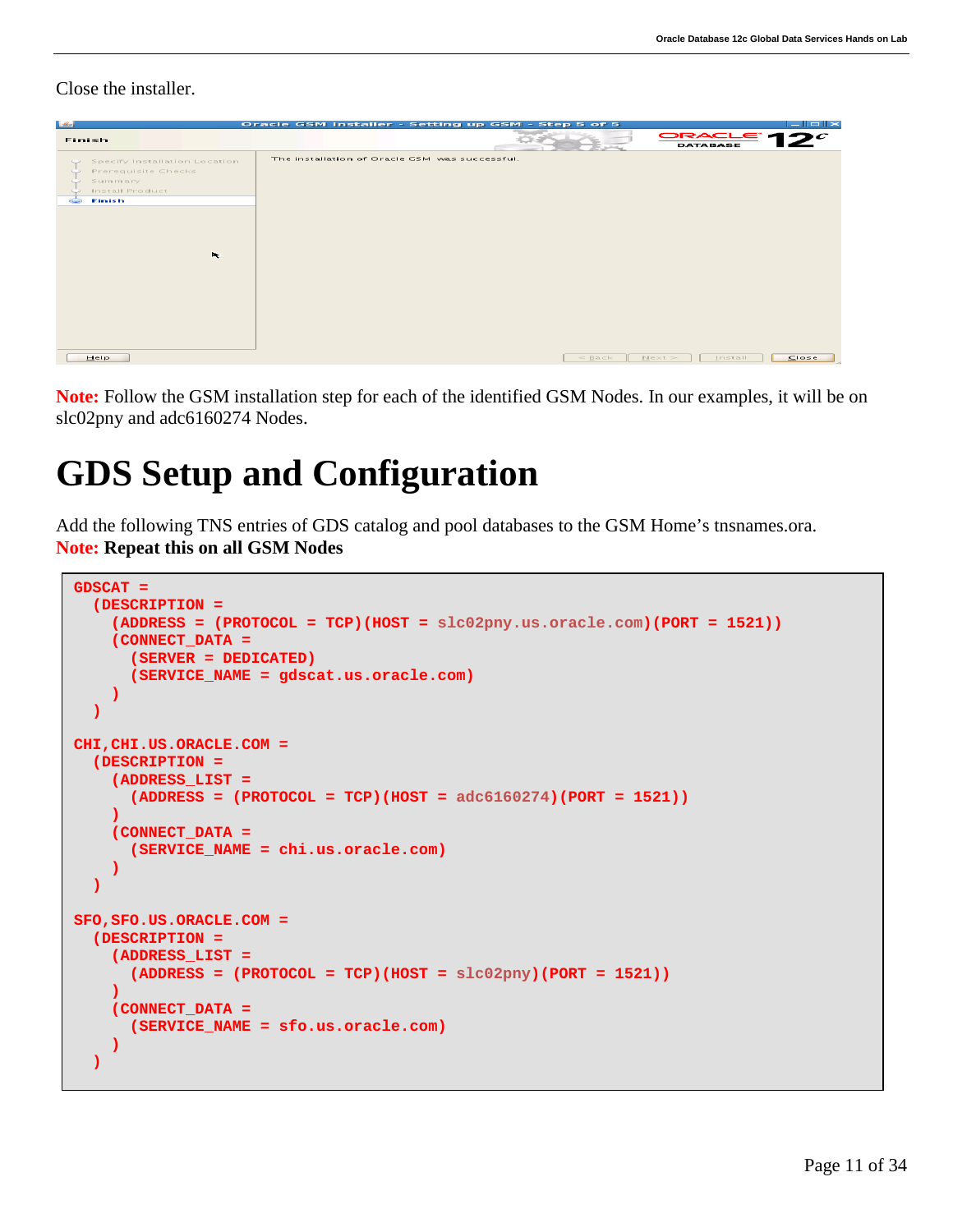### **Setup GDS Administrator Accounts & Privileges**

Make sure that the listeners & databases sfo, chi and gdscat are up.

Connect to the pool database SFO (current Primary) and unlock the GSM user (as shown below).

```
$ oraenv
 $ sqlplus system/oracle@sfo
 SQL> spool unlock_gdsusers_sfo.lst append
 SQL> show parameter db_unique
 SQL> alter user gsmuser account unlock;
 SQL> alter user gsmuser identified by passwd_gsmuser;
 SQL> spool off;
```
In this lab, we are hosting the GDS catalog in the gdscat database. So, connect to the gdscat (in the terminal window DB) and

• Unlock gsmcatuser

\$ *cd \$HOME*

• Grant GSMADMIN\_ROLE to an existing user or to a newly created user.

```
SQL> connect system/oracle@gdscat
SQL> spool unlock_gdscatuser.lst append
SQL> show parameter db_unique
SQL> alter user gsmcatuser account unlock;
SQL> alter user gsmcatuser identified by passwd_gsmcatuser;
SQL> create user mygdsadmin identified by passwd_mygdsadmin;
SQL> grant gsmadmin_role to mygdsadmin;
SQL> spool off
SQL> exit
```
**Note:** Please make a note of the passwords of gsmuser, gsmcatuser and mygdsadmin

### **Configure GDS**

<span id="page-12-0"></span>Using the GDSCTL interface, the user with gsmadmin role should complete the following steps.

#### **Step 1: Create the GDS catalog**

**From the Terminal window of the West GSM node, set the following env variables**

```
$cd $HOME
$setenv ORACLE_HOME /scratch/oracle/product/12.1.0/gsmhome_1
$setenv ORACLE_BASE /scratch/oracle
$setenv PATH $ORACLE_HOME/bin:$PATH
$ gdsctl
GDSCTL: Version 12.1.0.1.0 - Production on Tue Sep 03 06:04:30 PDT 2013
Copyright (c) 2011, 2012, Oracle. All rights reserved.
Welcome to GDSCTL, type "help" for information.
Current GSM is set to GSMORA Page 12 of 34
```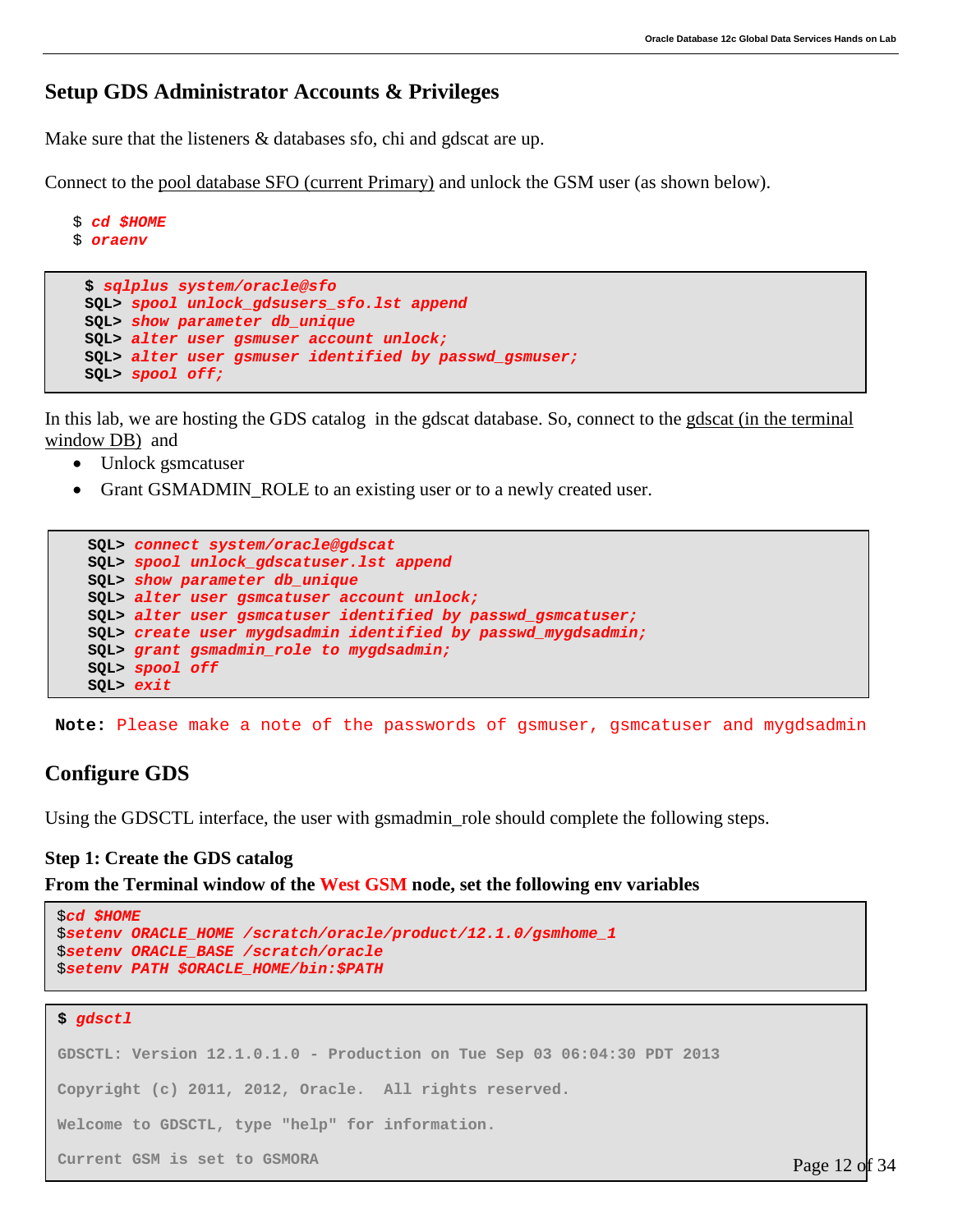GDSCTL> *create catalog -database slc02pny:1521:gdscat –user mygdsadmin/passwd mygdsadmin*

#### <span id="page-13-0"></span>**Step 2: Add Global Service Managers (GSM)**

#### Add the first GSM:

```
GDSCTL>add gsm -gsm gsmwest -listener 1571 -catalog slc02pny:1521:gdscat
"gsmcatuser" password: ***
Create credential oracle.security.client.connect_string1
GSM successfully added
```
Note: As the –pwd parameter has not been provided, GDSCTL asks for the gsmcatuser password Port 1571 is specified for the GSM listener of the GSMWEST.

At this stage, the GSM can be started:

```
GDSCTL>start gsm –gsm gsmwest
GSM is started successfully
GDSCTL>config gsm -gsm gsmwest
Name: gsmwest
Endpoint 1: (ADDRESS=(HOST=slc02pny.us.oracle.com)(PORT=1571)(PROTOCOL=tcp))
Local ONS port: 6123
Remote ONS port: 6234
ORACLE_HOME path: /scratch/oracle/product/12.1.0/gsmhome_1
GSM Host name: slc02pny.us.oracle.com
Region: west
Buddy
------------------------
GDSCTL>status gsm -gsm gsmwest
Alias GSMWEST
Version 12.1.0.1.0<br>Start Date 21-MAR-201
                          21-MAR-2014 20:18:13<br>off
Trace Level<br>Listener Log File
                          Listener Log File /scratch/oracle/diag/gsm/slc02pny/gsmwest/alert/log.xml
Listener Trace File 
/scratch/oracle/diag/gsm/slc02pny/gsmwest/trace/ora_7493_47345711117536.trc
Endpoint summary 
(ADDRESS=(HOST=slc02pny.us.oracle.com)(PORT=1571)(PROTOCOL=tcp))<br>
GSMOCI Version 0.1.10
GSMOCI Version 0.1.10
Mastership Y
Connected to GDS catalog Y<br>Process Id 7495
Process Id
Number of reconnections 0
Pending tasks. Total 0
Tasks in process. Total 0
Regional Mastership TRUE
Total messages published 21282
Time Zone
Orphaned Buddy Regions: 
     None
GDS region regionora
```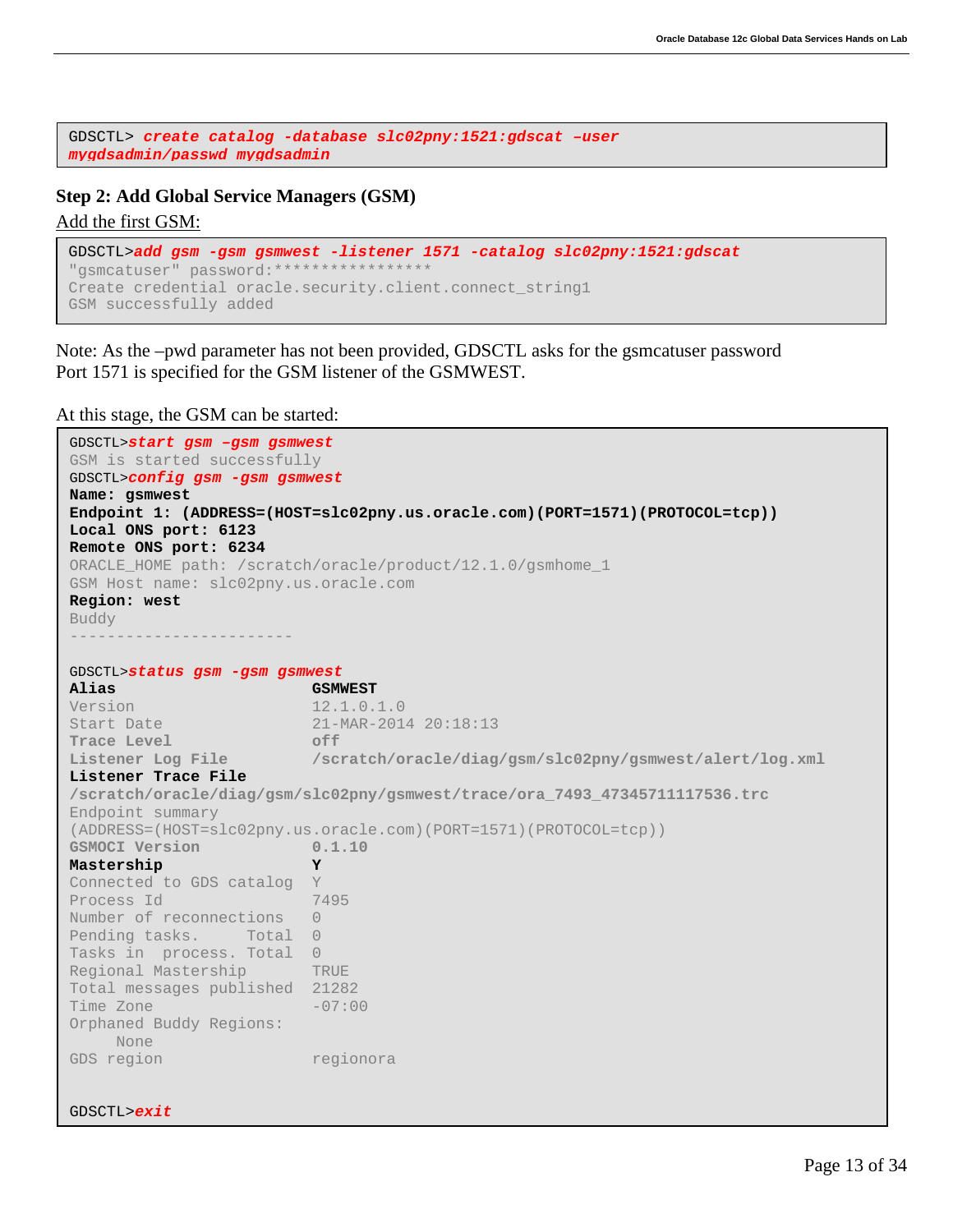#### Add the second GSM :

#### **From the Terminal window of the East GSM Node, set the following env variables**

```
$ gdsctl 
GDSCTL: Version 12.1.0.1.0 - Production on Tue Sep 03 06:10:39 PDT 2013
Copyright (c) 2011, 2012, Oracle. All rights reserved.
Welcome to GDSCTL, type "help" for information.
Current GSM is set to GSMORA
GDSCTL>
$cd $HOME
$setenv ORACLE_HOME /scratch/oracle/product/12.1.0/gsmhome_1
$setenv ORACLE_BASE /scratch/oracle
$setenv PATH $ORACLE_HOME/bin:$PATH
```

```
GDSCTL>add gsm -gsm gsmeast -listener 1572 -catalog slc02pny:1521:gdscat
"gsmcatuser" password:*****************
Create credential oracle.security.client.connect_string1
GSM successfully added
```
Note: As the –pwd parameter has not been provided, GDSCTL asks for the gsmcatuser password Port 1572 is specified for the GSM listener of the GSMEAST.

Start the second GSM:

```
GDSCTL>start gsm –gsm gsmeast
GSM is started successfully 
GDSCTL>config gsm -gsm gsmeast
Name: gsmeast
Endpoint 1: (ADDRESS=(HOST=adc6160274.us.oracle.com)(PORT=1572)(PROTOCOL=tcp))
Local ONS port: 6123
Remote ONS port: 6234
ORACLE_HOME path: /scratch/oracle/product/12.1.0/gsmhome_1
GSM Host name: adc6160274.us.oracle.com
Region: east
Buddy
------------------------
```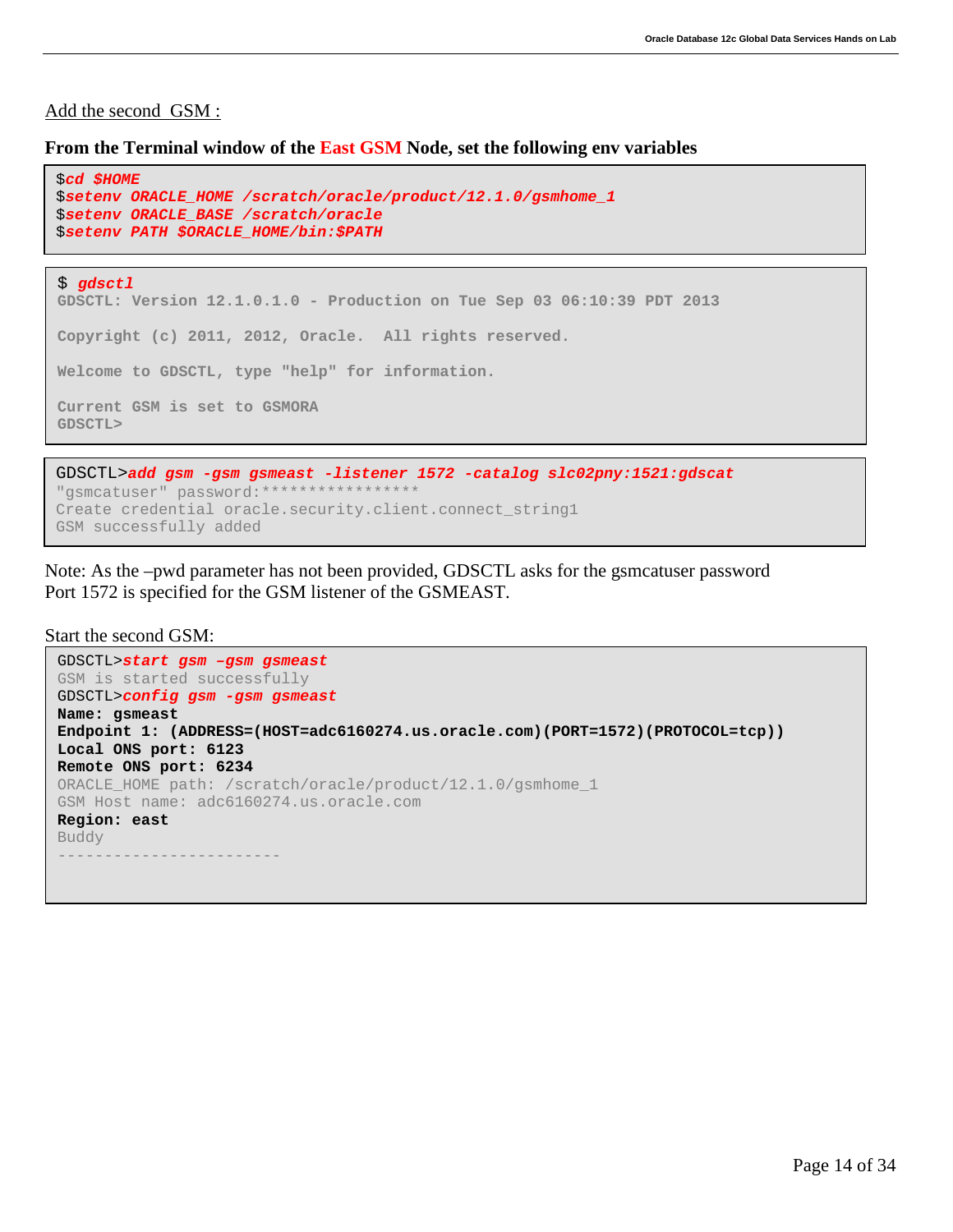```
GDSCTL>status gsm -gsm gsmeast
                           Alias GSMEAST
Version 12.1.0.1.0<br>Start Date 21-MAR-201
                           21-MAR-2014 20:23:33<br>off
Trace Level<br>Listener Log File
                           Listener Log File /scratch/oracle/diag/gsm/adc6160274/gsmeast/alert/log.xml
Listener Trace File 
/scratch/oracle/diag/gsm/adc6160274/gsmeast/trace/ora_11548_46969260647648.trc
Endpoint summary 
(ADDRESS=(HOST=adc6160274.us.oracle.com)(PORT=1572)(PROTOCOL=tcp))<br>GSMOCI Version 0.1.10
GSMOCI Version
Mastership N
Connected to GDS catalog Y<br>Process Id 11550
Process Id
Number of reconnections 0
Pending tasks. Total 0
Tasks in process. Total 0
Regional Mastership FALSE
Total messages published 0<br>Time Zone -07:00
Time Zone
Orphaned Buddy Regions: 
     None
GDS region regionora
```
#### <span id="page-15-0"></span>**Step 3: Create the GDS regions**

We will create two regions, west and east.

GDSCTL>*add region -region west, east*

Assign a region to each GSM:

GDSCTL>*modify gsm –gsm gsmeast -region east* GSM modified GDSCTL>*exit*

**From the Terminal window of the West GSM node:**

```
$ gdsctl
GDSCTL>Connect mygdsadmin/passwd_mygdsadmin@gdscat
Catalog connection is established
GDSCTL>modify gsm –gsm gsmwest -region west
GSM modified
```
#### <span id="page-15-1"></span>**Step 4: Create the GDS pools**

As we need just one gdspool, we can either use the pre-defined one dbpoolora or create a new one called sales. Note: Once the regions are defined and GSM assignment is done, you can stay in any GSM env from here onwards and be able to manage the GDS configuration.

<span id="page-15-2"></span>GDSCTL>*add gdspool -gdspool sales*

### **Step 5: Add Data Guard broker configuration to the GDS pool**

We will add the Data Guard broker configuration to the sales gdspool.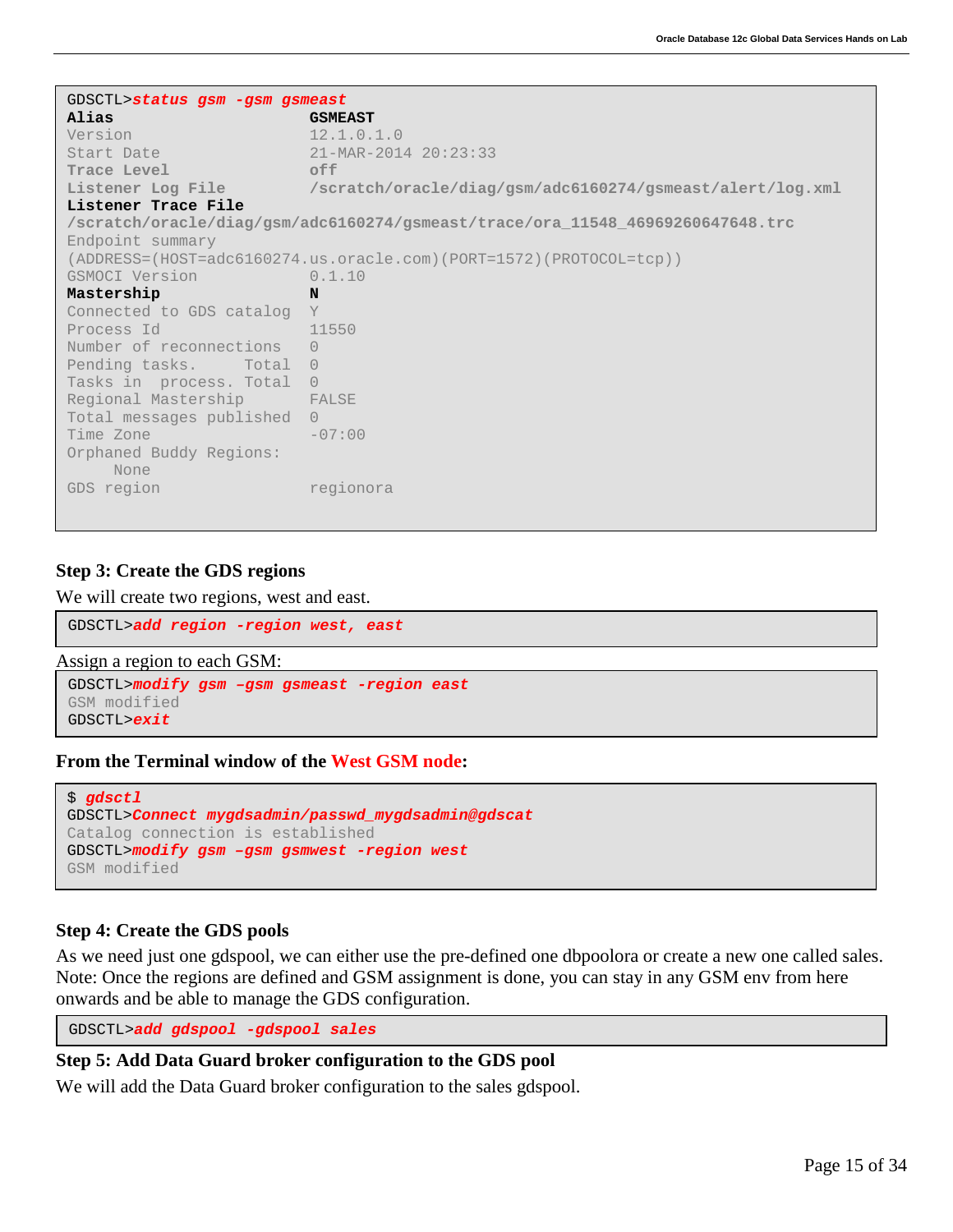#### Using DGMGRL, first let's check how the Data Guard configuration looks like from one of the database nodes.

```
DGMGRL> connect sysdg/oracle
Connected as SYSDG.
DGMGRL> show configuration
Configuration - sfochi
   Protection Mode: MaxAvailability
  Databases:
  sfo - Primary database
    chi - Physical standby database 
Fast-Start Failover: DISABLED
```
Configuration Status: **SUCCESS** 

Observe that in this configuration, "SFO" is the current Primary and "CHI" is the current Standby.

Note: Always add the broker config connecting to the current PRIMARY db. In this case "sfo" is the PRIMARY.

```
GDSCTL>add brokerconfig -connect slc02pny:1521:sfo -region west -gdspool sales
"gsmuser" password:
DB Unique Name: sfo
```
Now, we will assign the database "chi" to the EAST region.

GDSCTL>*modify database -database chi -region east -gdspool sales*

To check that the databases are registered to the GSM run:

```
GDSCTL> databases 
Database: "sfo" Registered: Y State: Ok ONS: N. Role: PRIMARY Instances: 1 Region: 
west
    Registered instances:
     sales%1
Database: "chi" Registered: Y State: Ok ONS: N. Role: PH_STNDBY Instances: 1 Region: 
east
   Registered instances:
      sales%11
```
### <span id="page-16-0"></span>**Step 6: Create and Start Global Service in a pool**

In the following example, we will create a service called sales\_reporting\_service which should always run on the standby database. In the event the standby database is not available, the service can run on the primary database.

```
GDSCTL>add service -service sales_reporting_srvc -gdspool sales –preferred_all –role 
PHYSICAL_STANDBY –failover_primary
GDSCTL>start service –service sales_reporting_srvc –gdspool sales 
GDSCTL>status service –service sales_reporting_srvc
Service "sales reporting srvc.sales.oradbcloud" has 1 instance(s). Affinity: ANYWHERE
    Instance "sales%11", name: "chi", db: "chi", region: "east", status: ready.
```
Note: You can also start all services in a given pool with one gdsctl command as shown below: GDSCTL>*start service -gdspool sales*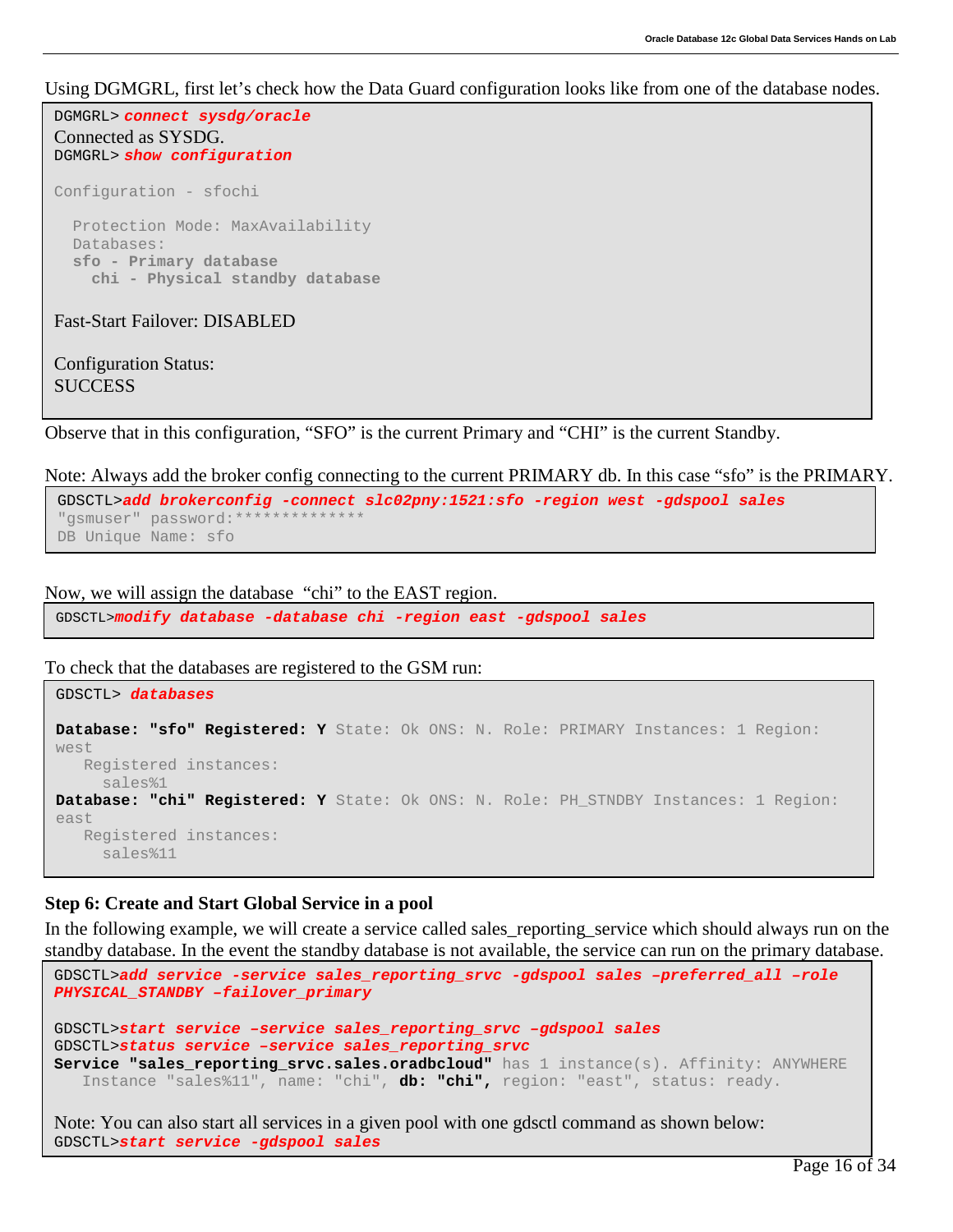To observe the configuration info of a given service:

| GDSCTL>config service -service sales_reporting_srvc                               |                  |  |
|-----------------------------------------------------------------------------------|------------------|--|
| Name: sales_reporting_srvc<br>Network name: sales_reporting_srvc.sales.oradbcloud |                  |  |
| Pool: sales                                                                       |                  |  |
| Started: Yes                                                                      |                  |  |
| Preferred all: Yes                                                                |                  |  |
| Locality: ANYWHERE                                                                |                  |  |
| Region Failover: No                                                               |                  |  |
| Role: PHYSICAL STANDBY                                                            |                  |  |
| Primary Failover: Yes                                                             |                  |  |
| Laq: ANY                                                                          |                  |  |
| Runtime Balance: SERVICE TIME                                                     |                  |  |
| Connection Balance: LONG                                                          |                  |  |
| Notification: Yes                                                                 |                  |  |
| TAF Policy: NONE                                                                  |                  |  |
| Policy: AUTOMATIC                                                                 |                  |  |
| DTP: No                                                                           |                  |  |
| Failover Method: NONE                                                             |                  |  |
| Failover Type: NONE                                                               |                  |  |
| Failover Retries:                                                                 |                  |  |
| Failover Delay:                                                                   |                  |  |
| Edition:                                                                          |                  |  |
| PDB:                                                                              |                  |  |
| Commit Outcome:                                                                   |                  |  |
| Retention Timeout:                                                                |                  |  |
| Replay Initiation Timeout:                                                        |                  |  |
| Session State Consistency: DYNAMIC                                                |                  |  |
| SQL Translation Profile:                                                          |                  |  |
|                                                                                   |                  |  |
| Databases                                                                         |                  |  |
|                                                                                   |                  |  |
| Database                                                                          | Preferred Status |  |
|                                                                                   |                  |  |
| chi                                                                               | Yes Enabled      |  |
| sfo                                                                               | Yes Enabled      |  |
|                                                                                   |                  |  |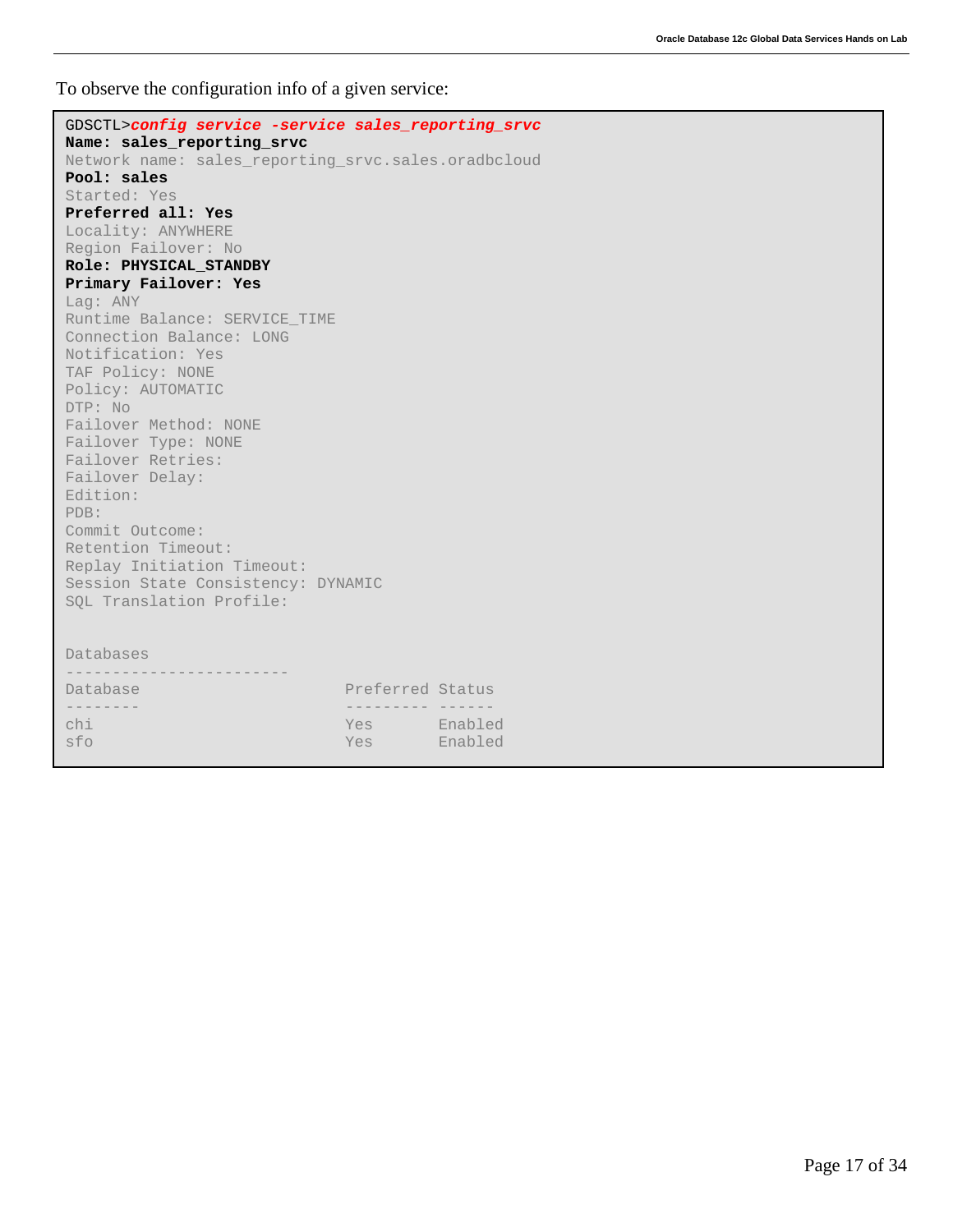To display the config info of all the components that are part of a given GDS configuration, the following command can be run in gdsctl:

| GDSCTL>config                                   |            |                   |
|-------------------------------------------------|------------|-------------------|
| Regions                                         |            |                   |
| Name<br>$--- - - -$                             | Buddy      |                   |
| west<br>east                                    |            |                   |
| GSMs                                            |            |                   |
| gsmeast<br>gsmwest                              |            |                   |
| GDS pools                                       |            |                   |
| sales                                           |            |                   |
| Databases<br>-----------                        |            |                   |
| chi<br>sfo                                      | ---------- |                   |
| Services                                        |            |                   |
| sales_reporting_srvc                            |            |                   |
| GDSCTL pending requests<br>-------------------- |            |                   |
| Command<br>. <i>.</i> .                         | Object     | Status<br>------- |
| Global properties                               |            |                   |
| Name: oradbcloud<br>Master GSM: gsmwest         | ---------  |                   |

Now that the global service has been created and started, we can query DBA\_SERVICES and V\$ACTIVE\_SERVICES to learn more about the global services. So let's connect to the standby database where the global service is currently running on: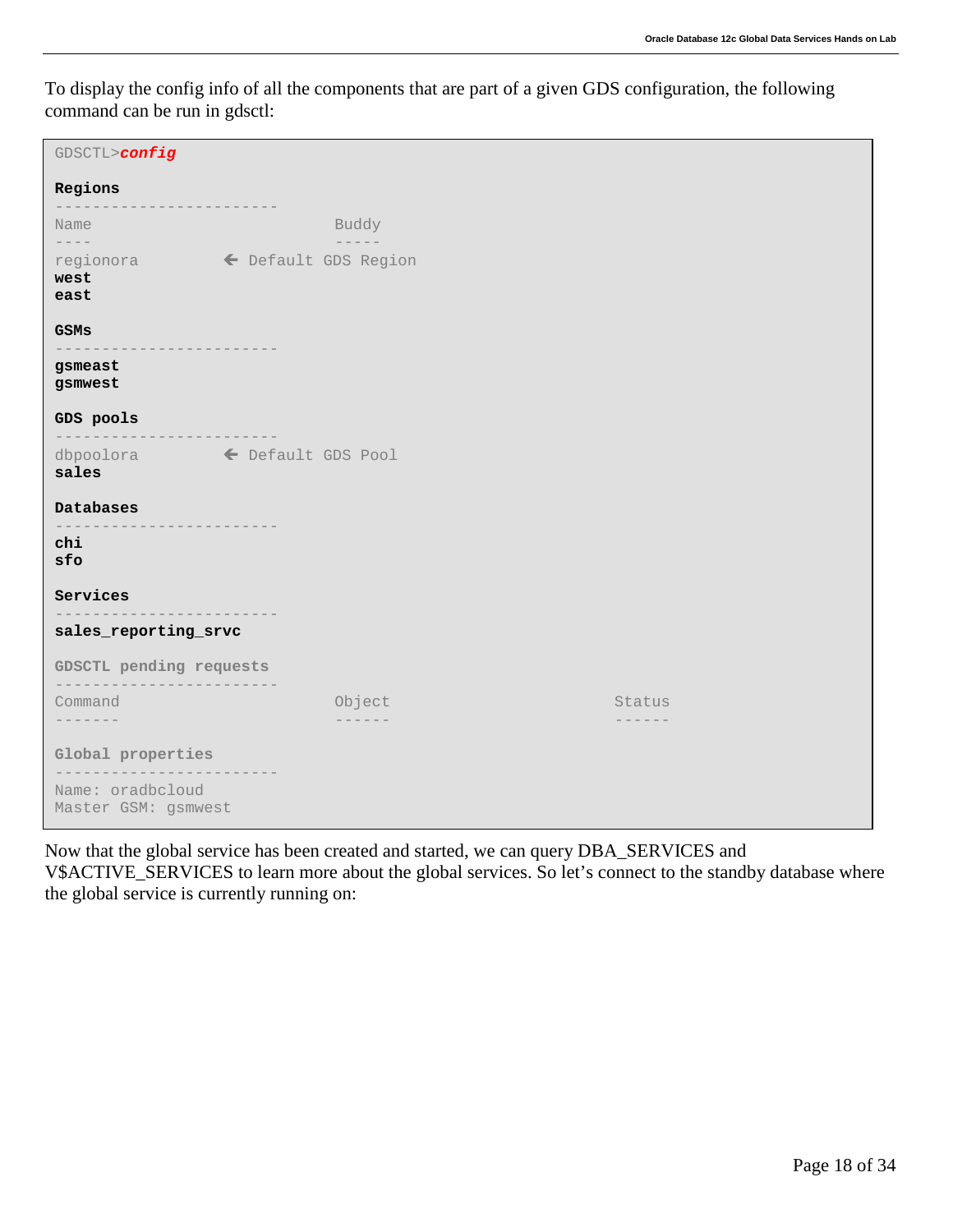| SOL> column name format a30<br>SQL> column network_name format a40<br>SQL> column global format a10<br>SQL> set linesize 120 |                                                                                                                                                                                   |               |  |  |
|------------------------------------------------------------------------------------------------------------------------------|-----------------------------------------------------------------------------------------------------------------------------------------------------------------------------------|---------------|--|--|
|                                                                                                                              | SQL> select name, network_name, global_service from dba_services;                                                                                                                 |               |  |  |
| NAME                                                                                                                         | NETWORK NAME                                                                                                                                                                      | <b>GLO</b>    |  |  |
| SYS\$BACKGROUND                                                                                                              |                                                                                                                                                                                   | NO            |  |  |
| SYS\$USERS                                                                                                                   |                                                                                                                                                                                   | NO            |  |  |
| sfo DGB                                                                                                                      | sfo DGB                                                                                                                                                                           | NO.           |  |  |
| chi_DGB                                                                                                                      | chi_DGB                                                                                                                                                                           | NO            |  |  |
| sfoXDB                                                                                                                       | sfoXDB                                                                                                                                                                            | NO            |  |  |
| sfo.us.oracle.com                                                                                                            | sfo.us.oracle.com                                                                                                                                                                 | NO.           |  |  |
|                                                                                                                              |                                                                                                                                                                                   | NO.           |  |  |
| chiXDB                                                                                                                       | chiXDB                                                                                                                                                                            |               |  |  |
|                                                                                                                              | chi.us.oracle.com                                                                                                                                                                 | NO            |  |  |
| chi.us.oracle.com<br>sales_reporting_srvc                                                                                    | sales_reporting_srvc.sales.oradbcloud                                                                                                                                             | YES           |  |  |
| 9 rows selected.<br>that it is a global service.<br><b>NAME</b>                                                              | Note: For the sales_reporting_srvc, the value of the column GLOBAL_SERVICE" is "Yes", denoting<br>SQL> select name, network_name, global from v\$active_services;<br>NETWORK NAME | <b>GLOBAL</b> |  |  |
| sales_reporting_srvc                                                                                                         | sales_reporting_srvc.sales.oradbcloud                                                                                                                                             | YES           |  |  |
| chi_DGB                                                                                                                      | chi_DGB                                                                                                                                                                           | NO            |  |  |
|                                                                                                                              | chiXDB                                                                                                                                                                            | NO.           |  |  |
| chiXDB<br>chi.us.oracle.com                                                                                                  | chi.us.oracle.com                                                                                                                                                                 | NO.           |  |  |
| SYS\$BACKGROUND<br>SYS\$USERS                                                                                                |                                                                                                                                                                                   | NO<br>NO      |  |  |

### <span id="page-19-0"></span>**Step 7: Setup TNS entries for clients**

Add the TNS entries (based on GSM listeners) to the client's tnsnames.ora. Here is an example TNS entry for the "sales\_reporting\_srvc" application clients – where SERVICE\_NAME is the name of the global service and the REGION is the region that the client is coming from.

Note: The connect descriptor in the tnsnames.ora in a GDS config will be using the GSM listener end points and not the RAC SCAN listeners or local listeners.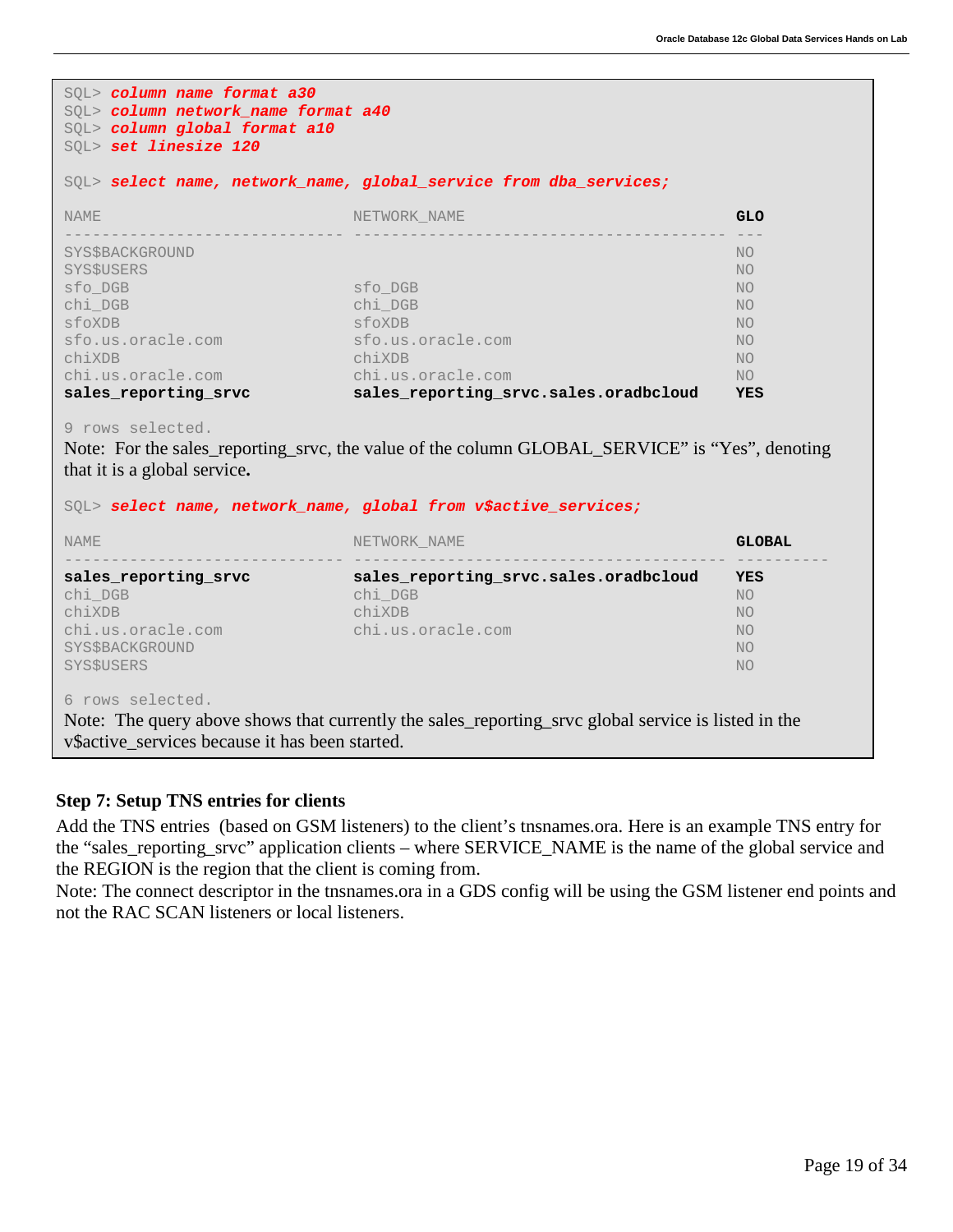```
sales_reporting_srvc =
  (DESCRIPTION =
    (FAILOVER=ON)
     (ADDRESS_LIST =
      (LOAD_BALANCE=ON)
      (ADDRESS = (PROTOCOL = TCP)(HOST = slc02pny)(PORT = 1571))
 )
     (ADDRESS_LIST =
      (LOAD_BALANCE=ON)
      (ADDRESS = (PROTOCOL = TCP)(HOST = adc6160274)(PORT = 1572))
     )
     (CONNECT_DATA =
       (SERVICE_NAME = sales_reporting_srvc.sales.oradbcloud) (REGION=WEST)
 )
   )
```
Note: 1571 is the GSM listener port on slc02pny and 1572 is the GSM listener port on adc6160274.

## <span id="page-20-0"></span>**Client connectivity with GDS**

Clients can connect to the pool databases either via the Easy Connect Naming or with the TNSNAMES.

```
Via Easy Connect Naming Method:
SQL> connect system/oracle@//slc02pny:1571/sales_reporting_srvc.sales.oradbcloud 
Via TNSNAMES Connect Descriptor:
SQL> connect system/oracle@sales reporting srvc
```
The workload management capabilities for a set of replicas can be achieved just by setting the relevant global service attributes (e.g. clbgoal for connect-time load balancing; local\_only for region based routing etc.) and employing the global service in the TNS entry of the clients. The following test cases walk you through various capabilities of GDS.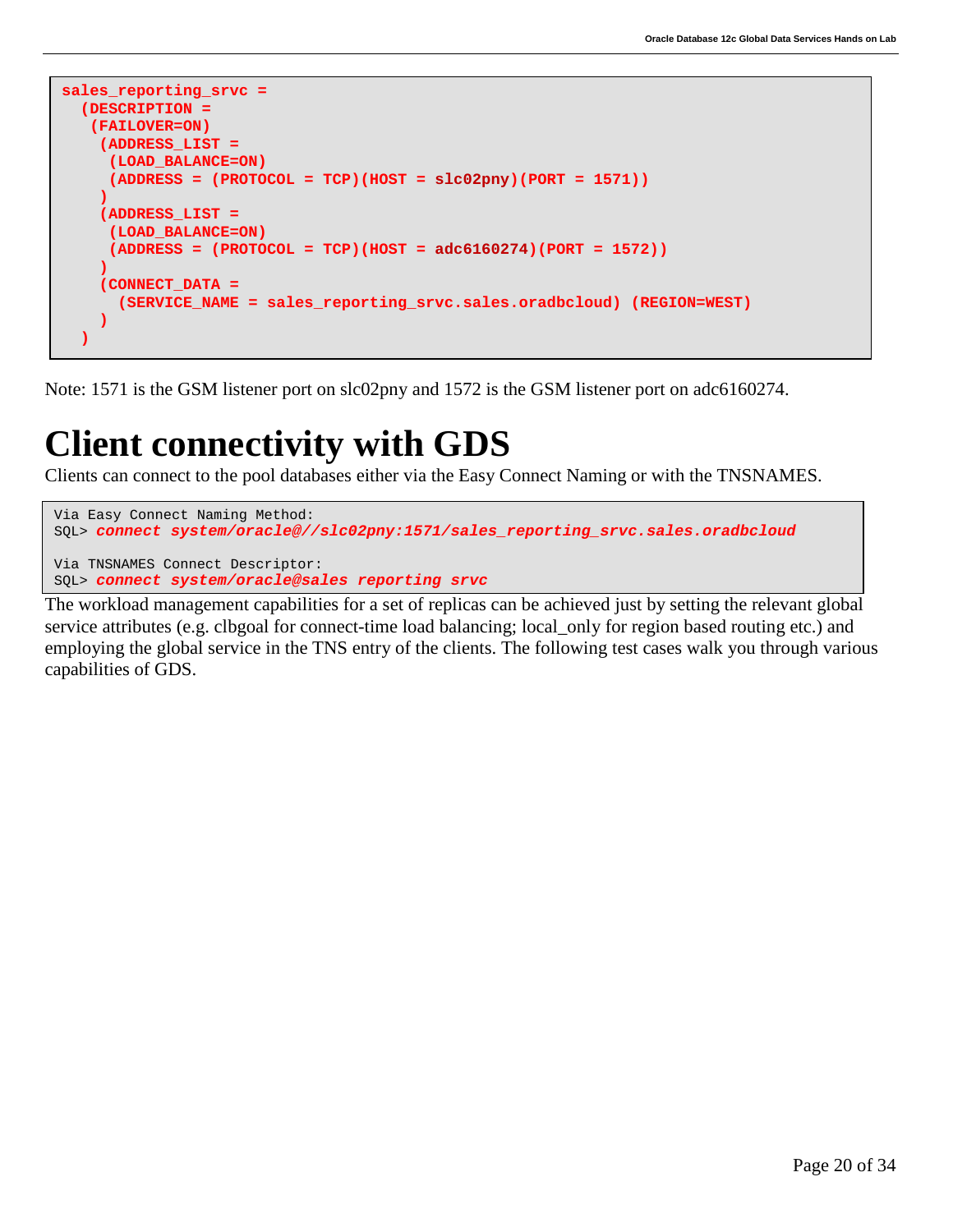### <span id="page-21-0"></span>**Test Case I: Global Service Failover**

To see how the failover of global services happens, execute "shutdown immediate" on one of the databases ("chi") and observe that the services are automatically started in the other pool database ("sfo").

```
With GDSCTL, observe that the sales_reporting_srvc global service is currently running on the standby
"chi"as per the Service attributes that we have defined.
GDSCTL>services
Service "sales reporting srvc.sales.oradbcloud" has 1 instance(s). Affinity: ANYWHERE
    Instance "sales%11", name: "chi", db: "chi", region: "east", status: ready.
GDSCTL>databases
Database: "sfo" Registered: Y State: Ok ONS: N. Role: PRIMARY Instances: 1 Region: west
    Service: "sales_reporting_srvc" Globally started: Y Started: N
             Scan: N Enabled: Y Preferred: Y
    Registered instances:
      sales%1
Database: "chi" Registered: Y State: Ok ONS: N. Role: PH_STNDBY Instances: 1 Region: east
    Service: "sales_reporting_srvc" Globally started: Y Started: Y
             Scan: N Enabled: Y Preferred: Y
    Registered instances:
      sales%11
Connect to the pool database "chi" (in the terminal window DB), using sqlplus 
$ cd $HOME
$ oraenv
setenv ORACLE_SID chi
sqlplus sys/oracle as sysdba
SQL> shutdown immediate
Database closed.
Database dismounted.
ORACLE instance shut down.
With GDSCTL, observe that the sales_reporting_srvc global service is automatically failed over to "sfo"
database as per the Service attributes that we have defined.
GDSCTL>services
Service "sales_reporting_srvc.sales.oradbcloud" has 1 instance(s). Affinity: ANYWHERE
    Instance "sales%1", name: "sfo", db: "sfo", region: "west", status: ready.
GDSCTL>databases
Database: "sfo" Registered: Y State: Ok ONS: N. Role: PRIMARY Instances: 1 Region: west
    Service: "sales_reporting_srvc" Globally started: Y Started: Y
             Scan: N Enabled: Y Preferred: Y
    Registered instances:
      sales%1
Database: "chi" Registered: N State: Ok ONS: N. Role: N/A Instances: 0 Region: east
    Service: "sales_reporting_srvc" Globally started: Y Started: N
             Scan: N Enabled: Y Preferred: Y
At this point, you may stop and remove the service that we have created for this test case.
GDSCTL>stop service -service sales_reporting_srvc -gdspool sales
GDSCTL>remove service -gdspool sales -service sales_reporting_srvc
```
Now, you can bring the "chi" up SQL> *startup*

The above test case illustrated the automatic global service failover capability of Oracle GDS.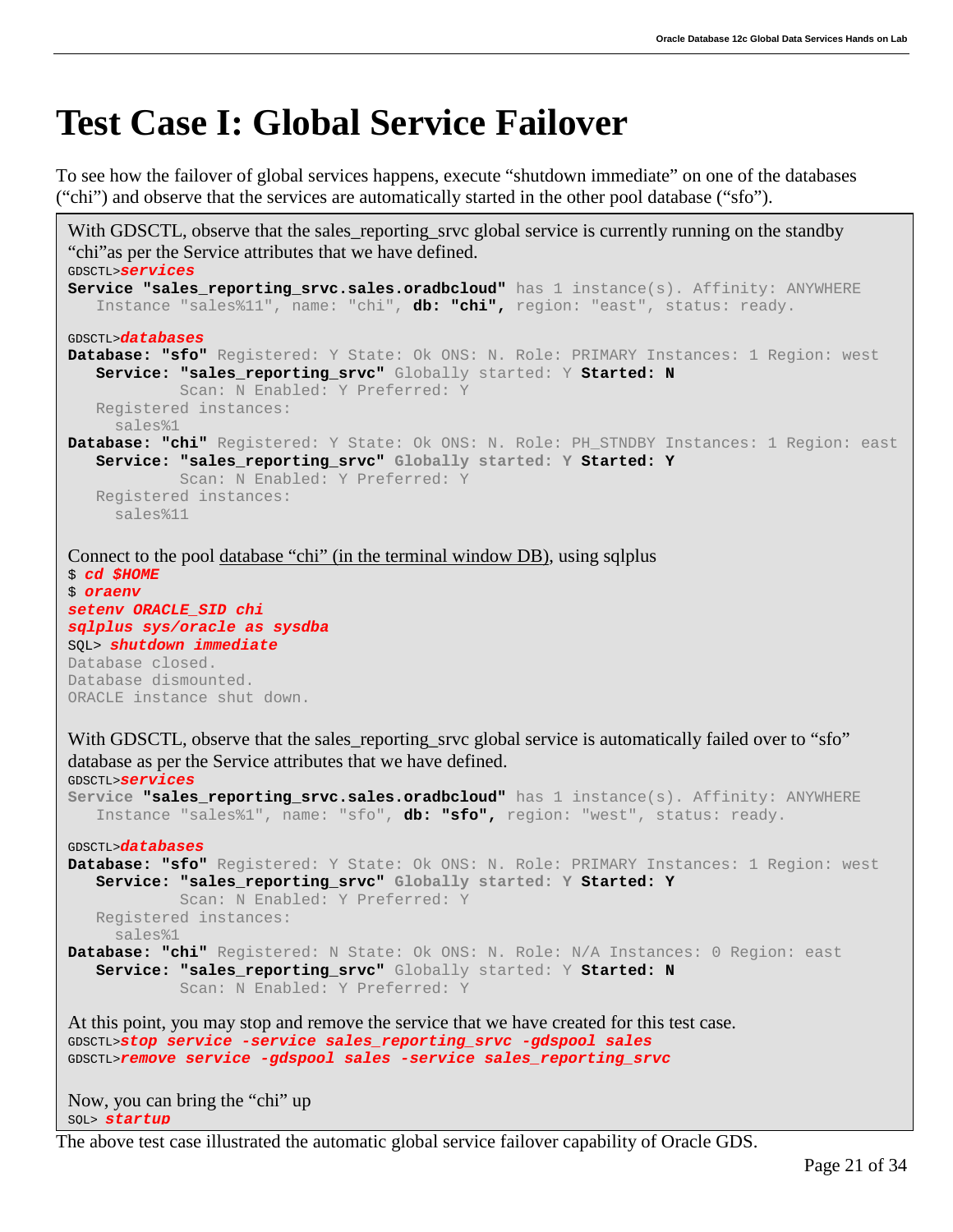## <span id="page-22-0"></span>**Test Case II: Role based Global Services**

When a Data Guard role transition is performed either manually or via Fast-Start Failover, GDS automatically relocates the global services based on the role of the databases. GDS does this without the Oracle Clusterware. To comprehend how the role-based global services function, create two global services. sales\_entry\_srvc targeted to run on the Primary ("sfo") and sales\_adhoc\_srvc targeted to run on the standby("chi"). And, execute the Data Guard switchover operation and observe that upon the role-change, the sales\_entry\_srvc global service automatically gets relocated to the new primary ("chi") and the sales\_adhoc\_srvc to the new Standby ("sfo").

```
With GDSCTL, create the global services.
GDSCTL>add service -service sales_entry_srvc -gdspool sales -preferred_all -role PRIMARY
GDSCTL>start service -service sales_entry_srvc -gdspool sales
GDSCTL>add service -service sales_adhoc_srvc -gdspool sales -preferred_all -role 
PHYSICAL_STANDBY
GDSCTL>start service -service sales_adhoc_srvc -gdspool sales
GDSCTL>services
Service "sales adhoc srvc.sales.oradbcloud" has 1 instance(s). Affinity: ANYWHERE
    Instance "sales%11", name: "chi", db: "chi", region: "east", status: ready.
Service "sales_entry_srvc.sales.oradbcloud" has 1 instance(s). Affinity: ANYWHERE
    Instance "sales%1", name: "sfo", db: "sfo", region: "west", status: ready.
GDSCTL>databases
Database: "sfo" Registered: Y State: Ok ONS: N. Role: PRIMARY Instances: 1 Region: west
    Service: "sales_adhoc_srvc" Globally started: Y Started: N
             Scan: Y Enabled: Y Preferred: Y
    Service: "sales_entry_srvc" Globally started: Y Started: Y
            Scan: Y Enabled: Y Preferred: Y
    Registered instances:
     sales%1
Database: "chi" Registered: Y State: Ok ONS: N. Role: PH_STNDBY Instances: 1 Region: east
    Service: "sales_adhoc_srvc" Globally started: Y Started: Y
             Scan: Y Enabled: Y Preferred: Y
    Service: "sales_entry_srvc" Globally started: Y Started: N
            Scan: Y Enabled: Y Preferred: Y
    Registered instances:
     sales%11
On any of the database nodes, With DGMGRL, perform the Data Guard switchover.
[srbattul@slc02pny ~]$ dgmgrl
DGMGRL for Linux: Version 12.1.0.1.0 - 64bit Production
Copyright (c) 2000, 2012, Oracle. All rights reserved.
Welcome to DGMGRL, type "help" for information.
DGMGRL> connect sysdg/oracle
Connected as SYSDG.
DGMGRL> show configuration
Configuration - sfochi
  Protection Mode: MaxAvailability
  Databases:
  sfo - Primary database
     chi - Physical standby database 
Fast-Start Failover: DISABLED
Configuration Status:
SUCCESS
```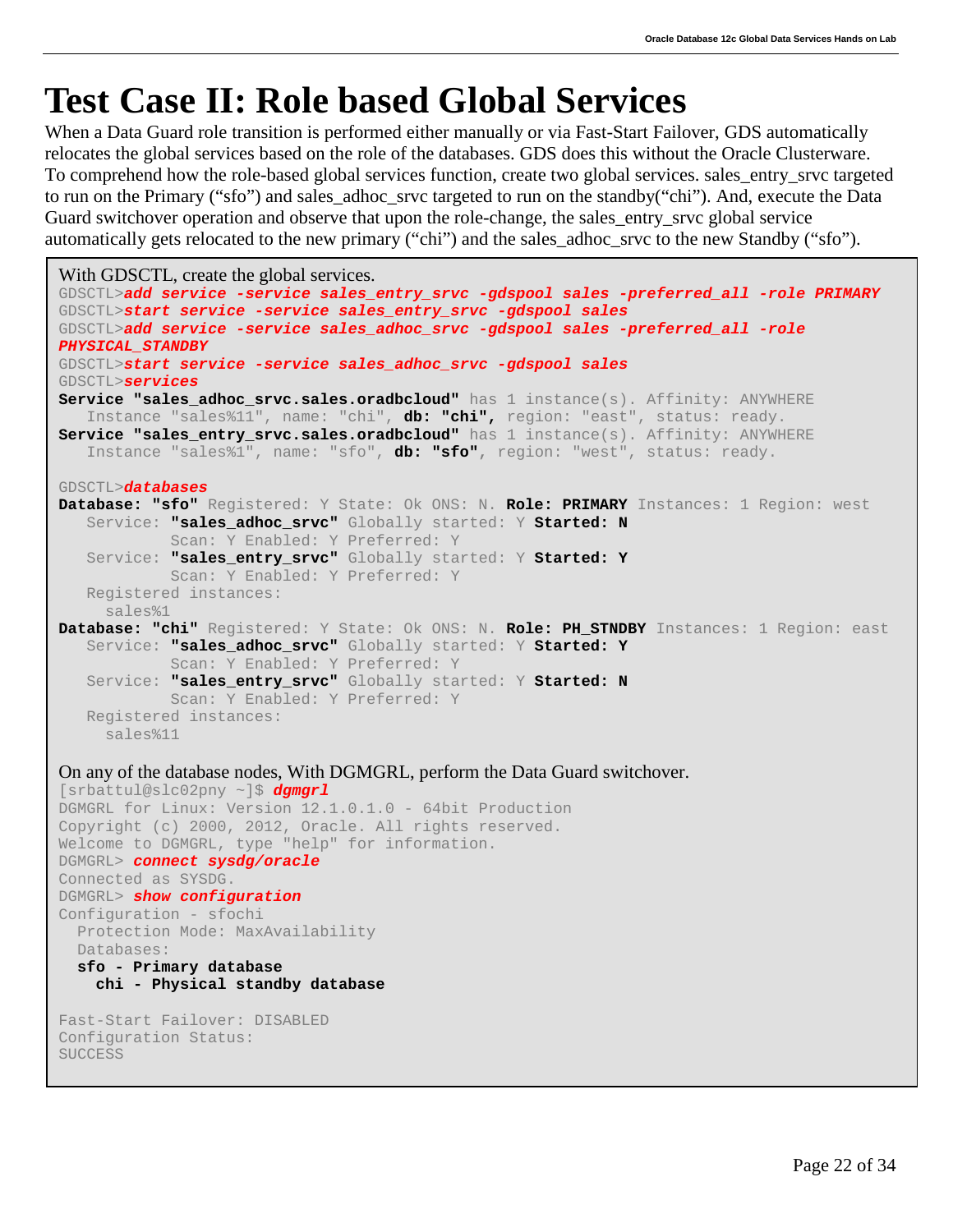```
Connected as SYSDBA.<br>New primary database "chi" is opening...
ORACLE instance started.<br>Database mounted.
 DGMGRL> switchover to chi
Performing switchover NOW, please wait...
Operation requires a connection to instance "chi" on database "chi"
Connecting to instance "chi"...
Connected as SYSDBA.
Operation requires startup of instance "sfo" on database "sfo"
Starting instance "sfo"...
Database mounted.
Database opened.
Switchover succeeded, new primary is "chi"
DGMGRL> show configuration
Configuration - sfochi
   Protection Mode: MaxAvailability
   Databases:
    chi - Primary database
      sfo - Physical standby database 
Fast-Start Failover: DISABLED
Configuration Status:
SUCCESS
With GDSCTL, observe that the sales_entry_srvc global service is automatically relocated to the new
Primary ("Chi") and the sales adhoc srvc global service to the new standby ("sfo")
GDSCTL>services
Service "sales adhoc srvc.sales.oradbcloud" has 1 instance(s). Affinity: ANYWHERE
     Instance "sales%1", name: "sfo", db: "sfo", region: "west", status: ready.
Service "sales_entry_srvc.sales.oradbcloud" has 1 instance(s). Affinity: ANYWHERE
     Instance "sales%11", name: "chi", db: "chi", region: "east", status: ready.
GDSCTL>databases
Database: "sfo" Registered: Y State: Ok ONS: N. Role: PH_STNDBY Instances: 1 Region: 
west
     Service: "sales_adhoc_srvc" Globally started: Y Started: Y
              Scan: N Enabled: Y Preferred: Y
     Service: "sales_entry_srvc" Globally started: Y Started: N
              Scan: N Enabled: Y Preferred: Y
     Registered instances:
      sales%1
Database: "chi" Registered: Y State: Ok ONS: N. Role: PRIMARY Instances: 1 Region: 
east
     Service: "sales_adhoc_srvc" Globally started: Y Started: N
              Scan: N Enabled: Y Preferred: Y
     Service: "sales_entry_srvc" Globally started: Y Started: Y
              Scan: N Enabled: Y Preferred: Y
     Registered instances:
      sales%11
At this point, you may stop and remove the services that we have created for this test case.
GDSCTL>stop service -service sales_entry_srvc -gdspool sales
GDSCTL>remove service -gdspool sales -service sales_entry_srvc
GDSCTL>stop service -service sales_adhoc_srvc -gdspool sales
GDSCTL>remove service -gdspool sales -service sales_adhoc_srvc
```
The above test case illustrated the automatic role based global services capability of Oracle GDS.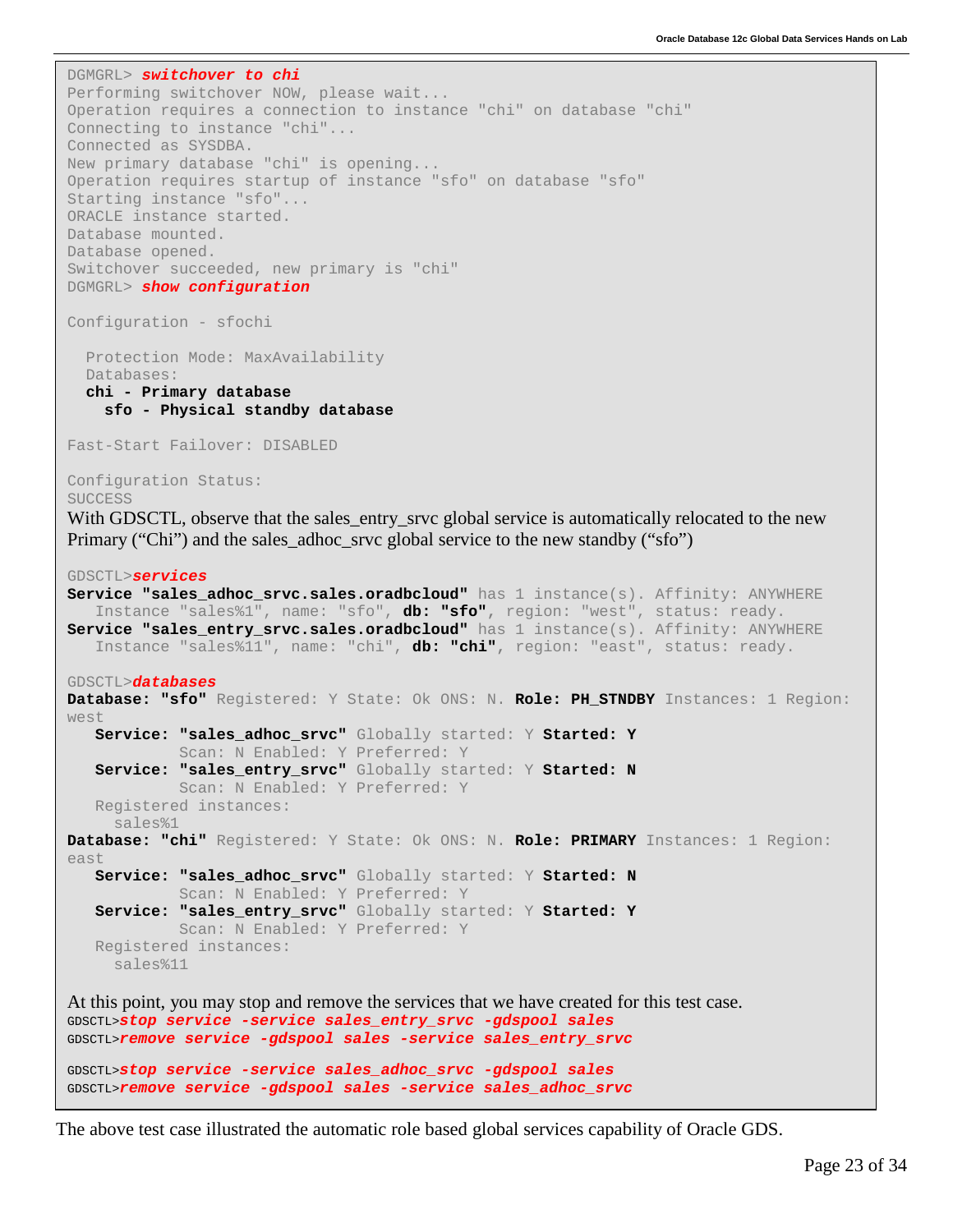# <span id="page-24-0"></span>**Test Case III: Replication Lag based Routing**

Sometimes the Data Guard standby databases may lag behind the primary database due to various reasons. If the replication lag exceeds the lag limit, the global service is relocated to another available database that lags below the threshold. With the –failover\_primary clause, we can even relocate the service to the Primary database. To understand the Lag tolerance based routing, let's create a global Service **sales\_reader\_lag15\_srvc** and set the -lag attribute to 15 seconds. We will artificially create the lag by turning off the Apply process. We then will observe that once the lag exceeds the 15 seconds threshold, GDS automatically relocates the global service to the Primary (since we used the –failover\_primary clause)

```
GDSCTL>add service -service sales_reader_lag15_srvc -gdspool sales -preferred_all -role 
PHYSICAL_STANDBY -lag 15 -failover_primary
GDSCTL>start service -service sales_reader_lag15_srvc -gdspool sales
GSCTL>services
Service "sales_reader_lag15_srvc.sales.oradbcloud" has 1 instance(s). Affinity: ANYWHERE
   Instance "sales%1", name: "sfo", db: "sfo", region: "west", status: ready.
GDSCTL>databases
Database: "sfo" Registered: Y State: Ok ONS: N. Role: PH_STNDBY Instances: 1 Region: west
    Service: "sales_reader_lag15_srvc" Globally started: Y Started: Y
            Scan: N Enabled: Y Preferred: Y
   Registered instances:
     sales%1
Database: "chi" Registered: Y State: Ok ONS: N. Role: PRIMARY Instances: 1 Region: east
   Service: "sales_reader_lag15_srvc" Globally started: Y Started: N
            Scan: N Enabled: Y Preferred: Y
   Registered instances:
     sales%11
GDSCTL>config service -service sales_reader_lag15_srvc
Name: sales_reader_lag15_srvc
Network name: sales reader lag15 srvc.sales.oradbcloud
Pool: sales
Started: Yes
Preferred all: Yes
Locality: ANYWHERE
Region Failover: No
Role: PHYSICAL_STANDBY
Primary Failover: Yes
Lag: 15
Runtime Balance: SERVICE_TIME
Connection Balance: LONG
Notification: Yes
TAF Policy: NONE
Policy: AUTOMATIC
… < output edited for space>
Databases
------------------------
Database Preferred Status
-------- --------- ------ 
chi Yes Enabled 
                                      Enabled
```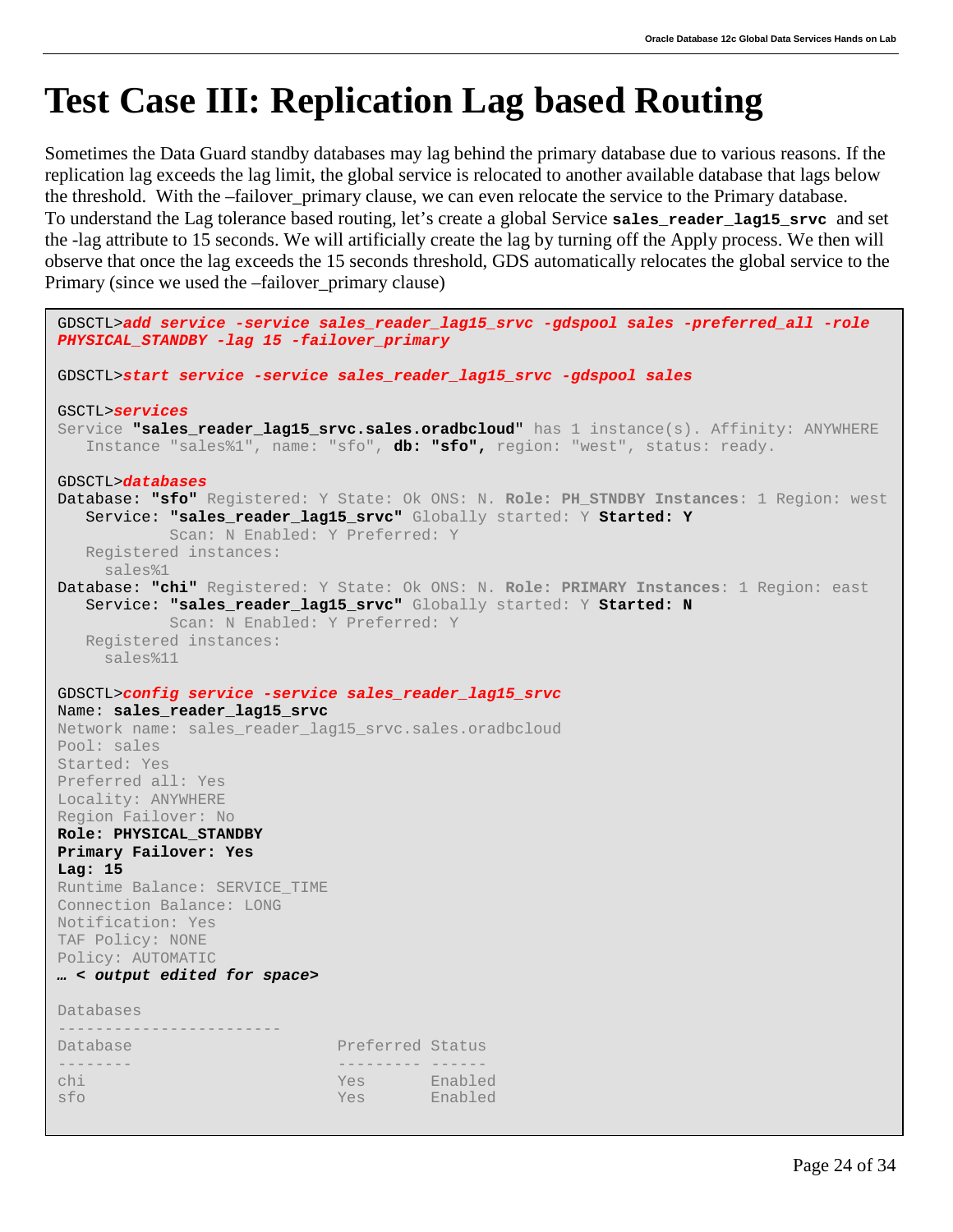Using DGMGRL on any of the database nodes:

```
DGMGRL> show configuration
Configuration - sfochi
  Protection Mode: MaxAvailability
  Databases:
   chi - Primary database
     sfo - Physical standby database 
Fast-Start Failover: DISABLED
Configuration Status:
SUCCESS
DGMGRL> show database chi
Database - chi
  Role: PRIMARY<br>Intended State: TRANSPORT-ON
  Intended State:
   Instance(s):
     chi
Database Status:
SUCCESS
DGMGRL> show database sfo
Database - sfo
  Role: PHYSICAL STANDBY<br>Intended State: APPLY-ON
  Intended State:<br>Transport Lag:
 Transport Lag: 0 seconds (computed 1 second ago)<br>
Apply Lag: 0 seconds (computed 1 second ago)
                     0 seconds (computed 1 second ago)<br>1.10 MByte/s
 Apply Rate:
   Real Time Query: ON
   Instance(s):
     sfo
Database Status:
SUCCESS
DGMGRL> edit database sfo set state='APPLY-OFF';
Succeeded.
DGMGRL> show database sfo
Database - sfo
   Role: PHYSICAL STANDBY
   Intended State: APPLY-OFF
 Transport Lag: 0 seconds (computed 1 second ago)
  Apply Lag: 15 seconds (computed 1 second ago)
   Apply Rate: (unknown)
   Real Time Query: OFF
   Instance(s):
     sfo
Database Status:
SUCCESS
Wait for 15 seconds and run the services command from GDSCTL and observe that the 
sales_reader_lag15_srvc global service has failed over to primary.
```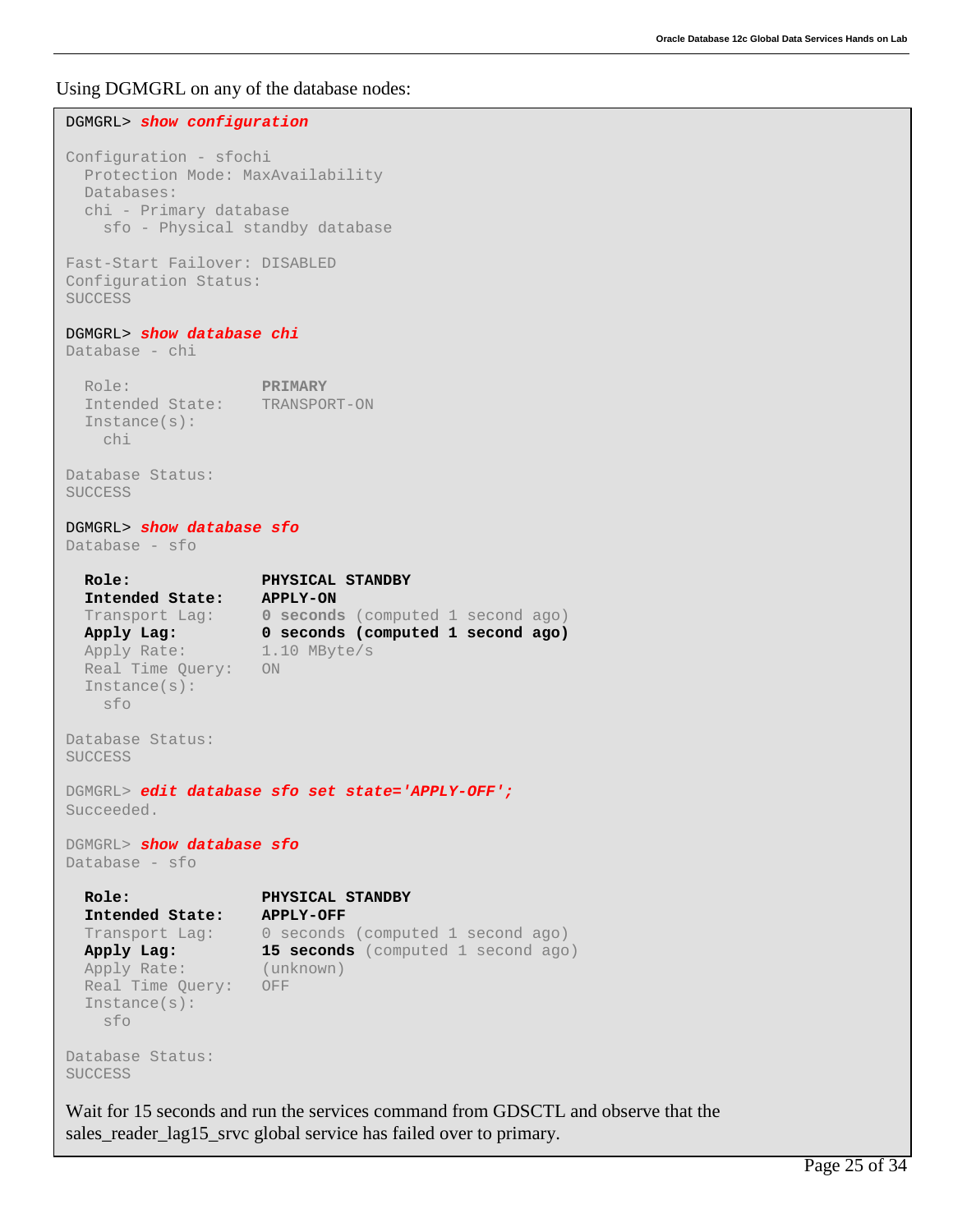```
GDSCTL>services
Service "sales_reader_lag15_srvc.sales.oradbcloud" has 1 instance(s). Affinity: ANYWHERE
    Instance "sales%11", name: "chi", db: "chi", region: "east", status: ready.
GDSCTL>databases
Database: "sfo" Registered: Y State: Ok ONS: N. Role: PH_STNDBY Instances: 1 Region: west
    Service: "sales_reader_lag15_srvc" Globally started: Y Started: N
             Scan: Y Enabled: Y Preferred: Y
    Registered instances:
      sales%1
Database: "chi" Registered: Y State: Ok ONS: N. Role: PRIMARY Instances: 1 Region: east
    Service: "sales_reader_lag15_srvc" Globally started: Y Started: Y
             Scan: Y Enabled: Y Preferred: Y
    Registered instances:
      sales%11
At this point, you may stop and remove the services that we have created for this test case.
GDSCTL>stop service -service sales_reader_lag15_srvc -gdspool sales
```

```
GDSCTL>remove service -gdspool sales -service sales_reader_lag15_srvc
```
Also, make sure that the Apply Process is started.

This test case illustrated replication lag tolerance based routing for Active Data Guard configuration which allows applications achieve better data quality. Instead of accessing data in the standby database that is lagging behind, we can automatically relocate the service to a database which is not lagging more than the defined threshold.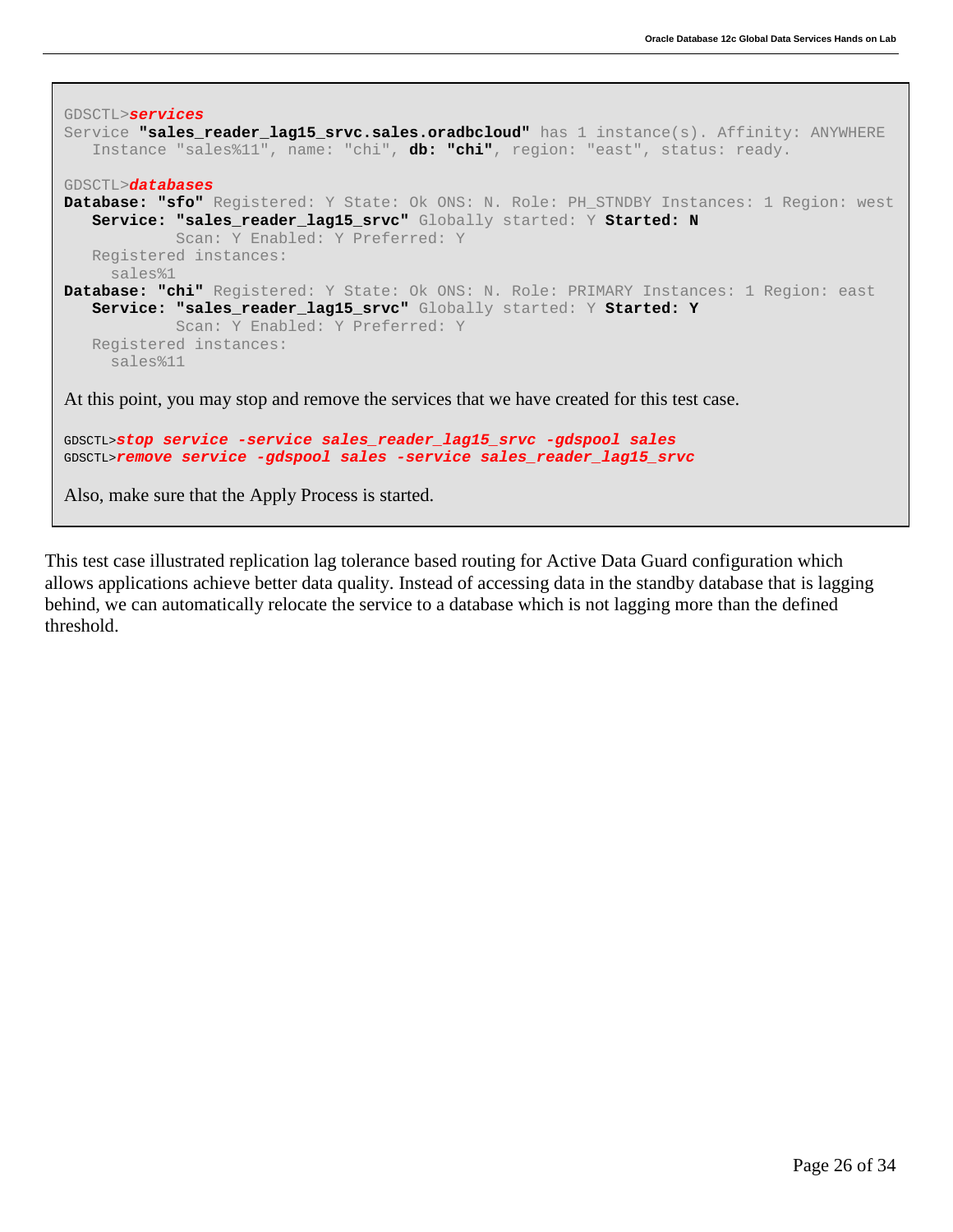# <span id="page-27-0"></span>**Test Case IV: Locality based Routing**

The Locality based routing capability allows customers to maximize their application performance by avoiding latency overhead accessing databases in remote regions. With GDS, customers can choose to configure client connections to be always routed among a set of replicated databases in a local region. To exhibit this capability, let's create a new global service called sales\_local\_only\_srvc and set the –locality attribute to LOCAL\_ONLY.

```
GDSCTL>add service -service sales_reader_local_only_srvc -gdspool sales -preferred_all –
locality LOCAL_ONLY
GDSCTL>start service -service sales_reader_local_only_srvc -gdspool sales
```
Add the following TNS entry to the client's tnsnames.ora file. But, for this exercise, we are appending this entry to the \$ORACLE\_HOME/network/admin for the database server on the WEST ("slc02pny"). Note that we are specifying the REGION as WEST. And, when we launch a SQLPLUS session from the HOME that has the TNS entry shown below, we will always be routed to a database in the GDS REGION West.

```
sales_reader_local_only_srvc=
   (DESCRIPTION =
    (FAILOVER=ON)
     (ADDRESS_LIST =
      (LOAD_BALANCE=ON)
     (ADDRESS = (PROTOCOL = TCP) (HOST = Slc02pny) (PORT = 1571))\overline{\phantom{a}} (ADDRESS_LIST =
      (LOAD_BALANCE=ON)
     (ADDRESS = (PROTOCOL = TCP) (HOST = 2)(100274)\overline{\phantom{a}} (CONNECT_DATA =
       (SERVICE_NAME = sales_reader_local_only_srvc.sales.oradbcloud) (REGION=WEST)
\overline{\phantom{a}} )
GDSCTL>services
Service "sales_reader_local_only_srvc.sales.oradbcloud" has 2 instance(s). Affinity: 
LOCALONLY
    Instance "sales%1", name: "sfo", db: "sfo", region: "west", status: ready.
    Instance "sales%11", name: "chi", db: "chi", region: "east", status: ready.
GDSCTL>databases
Database: "sfo" Registered: Y State: Ok ONS: N. Role: PH_STNDBY Instances: 1 Region: west
    Service: "sales_reader_local_only_srvc" Globally started: Y Started: Y
             Scan: N Enabled: Y Preferred: Y
    Registered instances:
      sales%1
Database: "chi" Registered: Y State: Ok ONS: N. Role: PRIMARY Instances: 1 Region: east
    Service: "sales_reader_local_only_srvc" Globally started: Y Started: Y
             Scan: N Enabled: Y Preferred: Y
    Registered instances:
     sales%11
```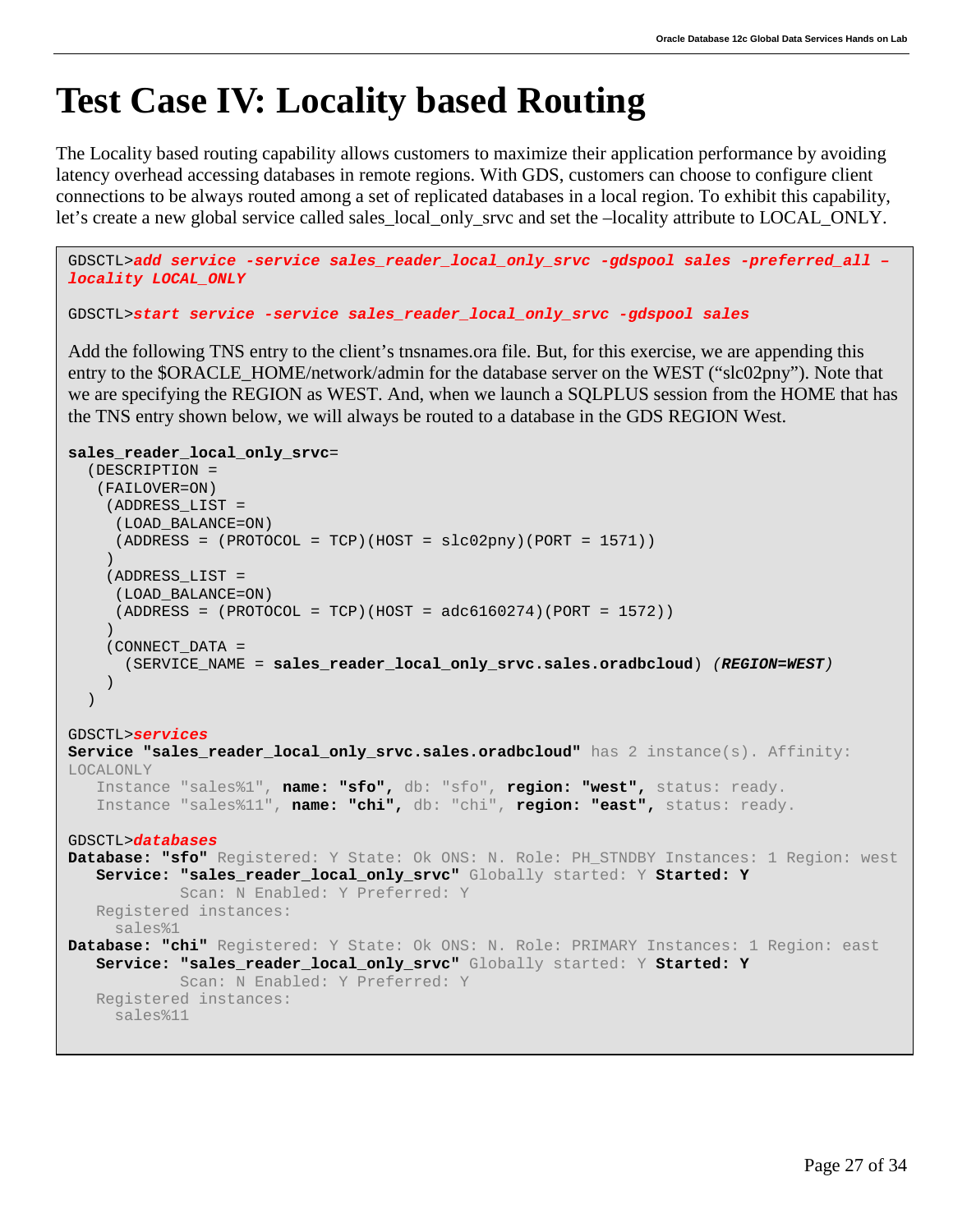| GDSCTL>config service -service sales_reader_local_only_srvc -gdspool sales |  |
|----------------------------------------------------------------------------|--|
| Name: sales_reader_local_only_srvc                                         |  |
| Network name: sales_reader_local_only_srvc.sales.oradbcloud                |  |
| Pool: sales                                                                |  |
| Started: Yes                                                               |  |
| Preferred all: Yes                                                         |  |
| Locality: LOCAL ONLY                                                       |  |
| Region Failover: No                                                        |  |
| Role: NONE                                                                 |  |
| Primary Failover: No                                                       |  |
| Laq: ANY                                                                   |  |
| Runtime Balance: SERVICE_TIME                                              |  |
| Connection Balance: LONG                                                   |  |
| Notification: Yes                                                          |  |
| TAF Policy: NONE                                                           |  |
| Policy: AUTOMATIC                                                          |  |
| DTP: No                                                                    |  |
| Failover Method: NONE                                                      |  |
| Failover Type: NONE                                                        |  |
| Failover Retries:                                                          |  |
| Failover Delay:                                                            |  |
| Edition:                                                                   |  |
| PDB:                                                                       |  |
| Commit Outcome:                                                            |  |
| Retention Timeout:                                                         |  |
| Replay Initiation Timeout:                                                 |  |
| Session State Consistency: DYNAMIC                                         |  |
| SQL Translation Profile:                                                   |  |
|                                                                            |  |
|                                                                            |  |
| Databases                                                                  |  |
|                                                                            |  |
| Database<br>Preferred Status                                               |  |
| -------                                                                    |  |
| chi<br>Yes Enabled                                                         |  |
| sfo<br>Enabled<br>Yes                                                      |  |
|                                                                            |  |
|                                                                            |  |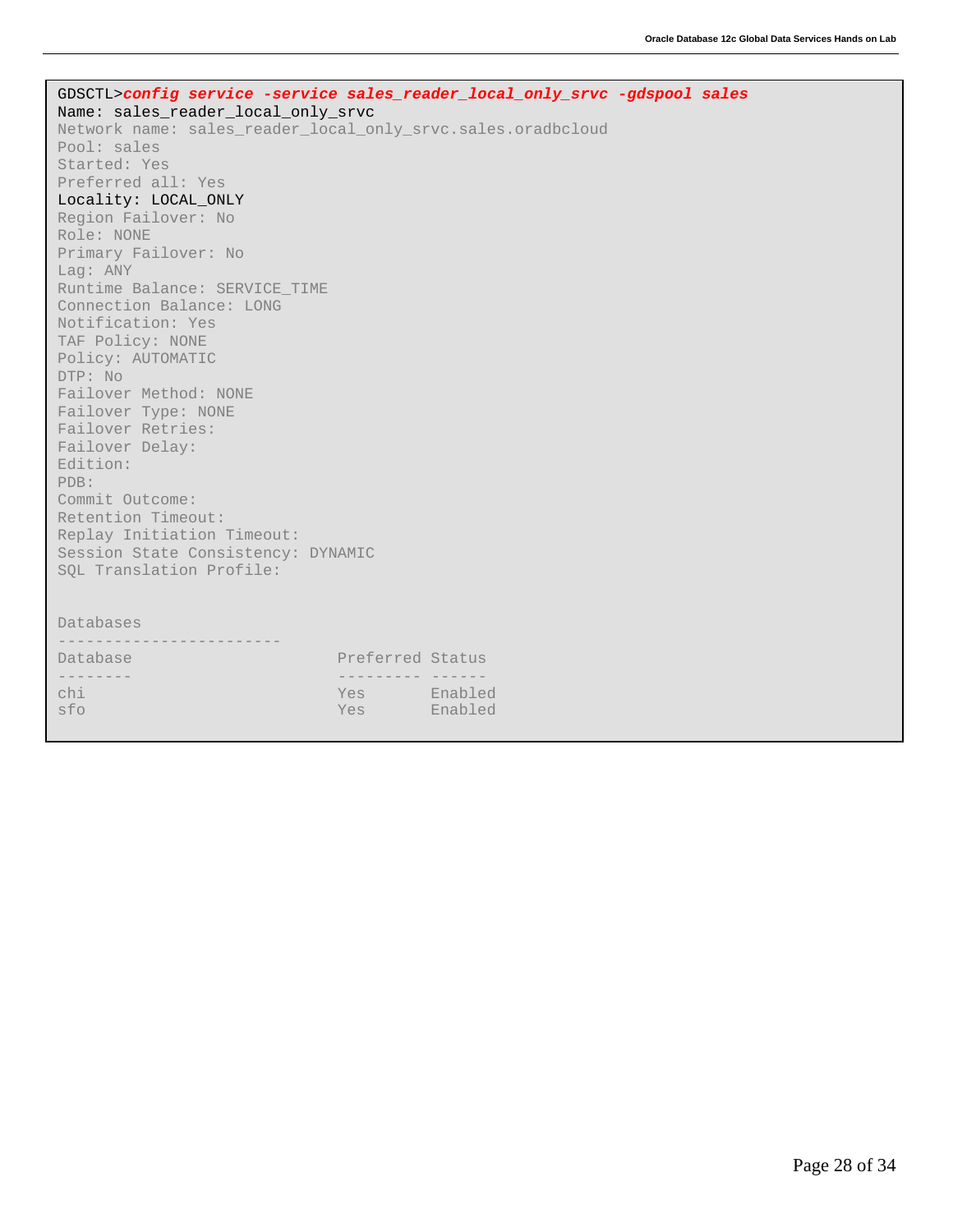```
 
SQL*Plus: Release 12.1.0.1.0 Production on Wed Apr 2 17:15:40 2014

Connected to:

With the Partitioning, OLAP, Advanced Analytics and Real Application Testing options
NAME

SQL> exit

to the SFO database in the GDS region West.

will be routed to the CHI database in the GDS region East.
 [srbattul@slc02pny admin]$ sqlplus sys/oracle@sales_reader_local_only_srvc as sysdba
Copyright (c) 1982, 2013, Oracle. All rights reserved.
Oracle Database 12c Enterprise Edition Release 12.1.0.1.0 - 64bit Production
SQL> show parameter db_unique
 NAME STATES OF THE SERVICE OF THE SERVICE OF THE SERVICE OF THE SERVICE OF THE SERVICE OF THE SERVICE OF THE S
 ------------------------------------ ----------- ------------------------------
db_unique_name string sfo
In the above example, since the REGION attribute is set to WEST in the client's TNS entry, the client is routed 
If the TNS entry's REGION attribute is updated to EAST (to mimic a client from the EAST region), the client 
sales_reader_local_only_srvc=
```

```
 
SQL> show parameter db_unique

db_unique_name string chi
    (DESCRIPTION =
     (FAILOVER=ON)
      (ADDRESS_LIST =
       (LOAD_BALANCE=ON)
       (ADDRESS = (PROTOCOL = TCP)(HOST = slc02pny)(PORT = 1571))
 \overline{\phantom{a}} (ADDRESS_LIST =
      (LOAD_BALANCE=ON)
      (ADDRESS = (PROTOCOL = TCP) (HOST = <math>adc6160274</math> (PORT = 1572)) )
      (CONNECT_DATA =
        (SERVICE_NAME = sales_reader_local_only_srvc.sales.oradbcloud) (REGION=EAST)
      )
    )
[srbattul@slc02pny admin]$ sqlplus sys/oracle@sales_reader_local_only_srvc as sysdba
… < output edited for space>
 NAME STATES OF THE SERVICE OF THE SERVICE OF THE SERVICE OF THE SERVICE OF THE SERVICE OF THE SERVICE OF THE S
 ------------------------------------ ----------- ------------------------------
SQL> exit
```
The above test case illustrated the region affinity based routing capability of Oracle GDS.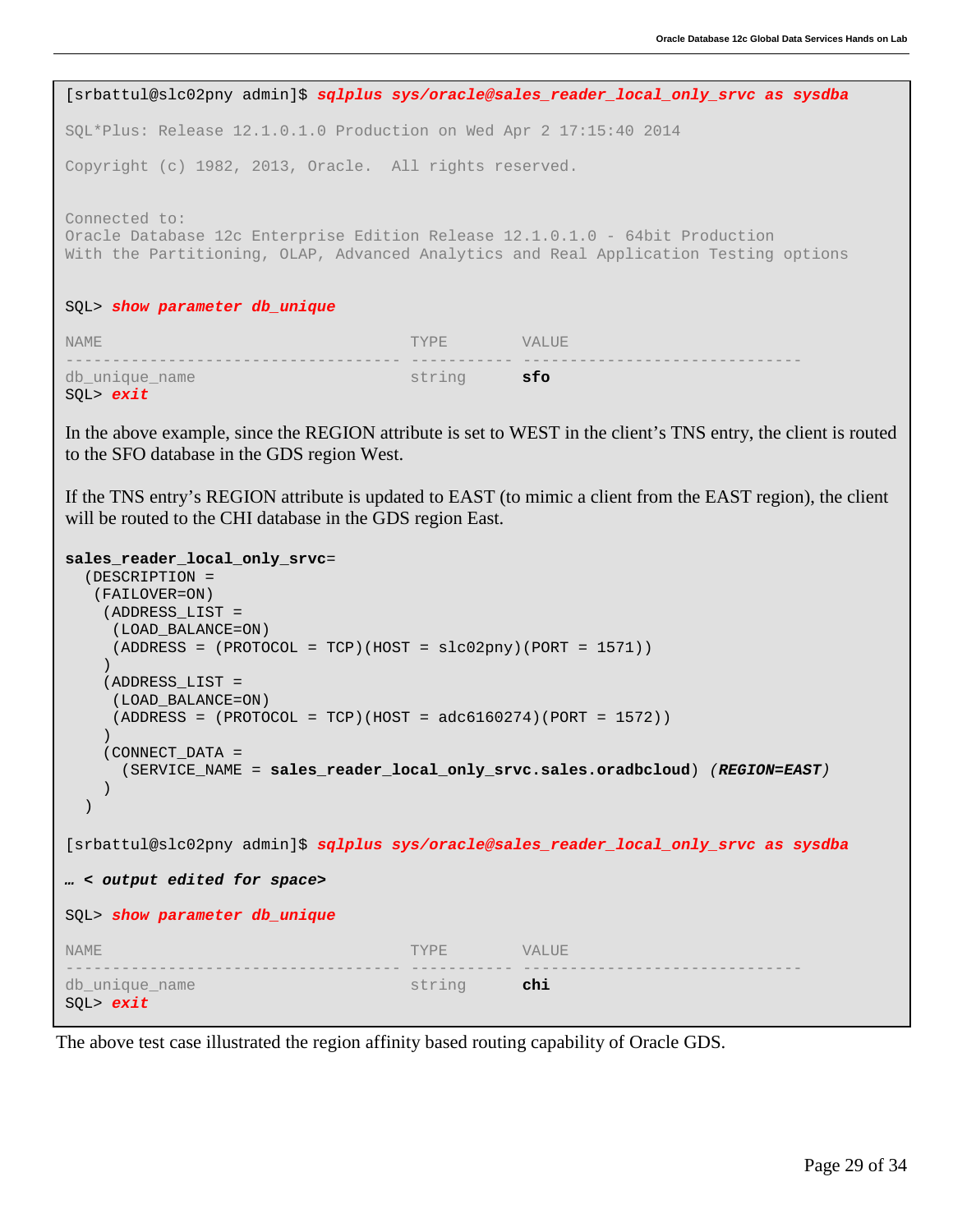# <span id="page-30-0"></span>**Test Case V: Connect-time Load Balancing**

The load balancing capabilities over a set of replicas can be achieved by setting the –*clbgoal* global service attribute and employing the global service in the TNS entry of the clients. The –*clbgoal* can be set to either LONG or SHORT. For applications with long lived connections (e.g. connection pools and SQL\*Forms sessions), the –*clbgoal* is set to LONG.

Here is an example of setting the global service attributes in order to enable the GDS connect-time load balancing:

GDSCTL>*add service -service sales\_clb\_srvc -gdspool sales –preferred\_all -clbgoal LONG*

Note: The following next step regarding the simulator is a suggestion and not a tool provided as part of the HOL.

Once the global services are created and are reflected in the TNS entries, run your application or simulator to spawn database connections and observe (with monitoring tools such as EM Cloud Control or oratop) that the database connections are well balanced based on load, network latency, clbgoal and other global service attributes.

### <span id="page-30-1"></span>**Test Case VI: Run-time Load Balancing**

The run-time load balancing capability over a set of replicas can be achieved by setting the *–clbgoal* and –*rlbgoal* global service attributes and employing the global service in the TNS entry of the clients. Once –*rlbgoal* is set for the global Service, configure the clients to subscribe for FAN events via GSM ONS ports and Enable FCF. (Refer to the GDS Documentation link shown in the Resources Section for details) The *-rlbgoal* can be set to either SERVICE\_TIME or THROUGHPUT.

Here is the example of setting the global service attributes in order to enable the GDS connect-time and run-time load balancing:

GDSCTL>*add service -service sales\_clb\_rlb\_srvc -gdspool sales –preferred\_all -clbgoal LONG –rlbgoal SERVICE TIME*

Note: The following next step regarding the simulator is a suggestion and not a tool provided as part of the HOL.

Run your applications or simulators that use Oracle Integrated clients (e.g. JDBC/UCP, OCI, ODP.NET, and WLS) and observe that the databases are well balanced even under varying load conditions (via external load, backups etc). We can confirm that RLB is working by noting that the response times of the global services are equalized.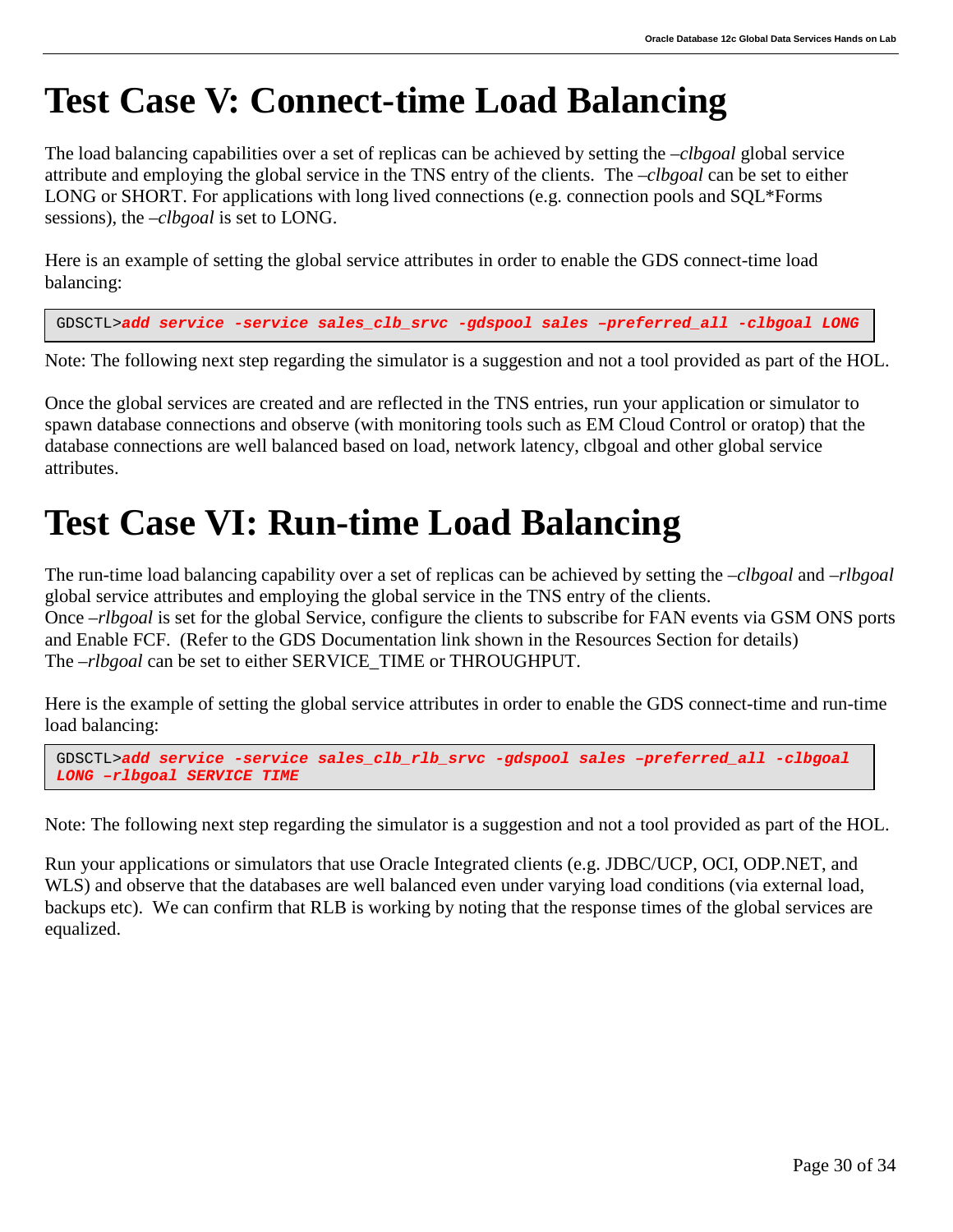# <span id="page-31-0"></span>**Conclusion**

This concludes the exercises for the Oracle Database 12c Global Data Services (for Active Data Guard) hands-on lab. In this lab, you have explored and exercised some of the Global Data Services capabilities.

You have performed the following exercises:

- **Installed Global Service Managers**
- **•** Deployed GDS Framework for your data cloud
- Configured global services for the following GDS features
	- $\triangleright$  Inter-database global Service failover
	- $\triangleright$  Role based global services
	- $\blacktriangleright$  Lag based routing
	- $\triangleright$  Locality based workload routing
	- $\triangleright$  Connect-time load balancing
	- $\triangleright$  Run-time load balancing
- Obtained familiarity with the GDSCTL interface.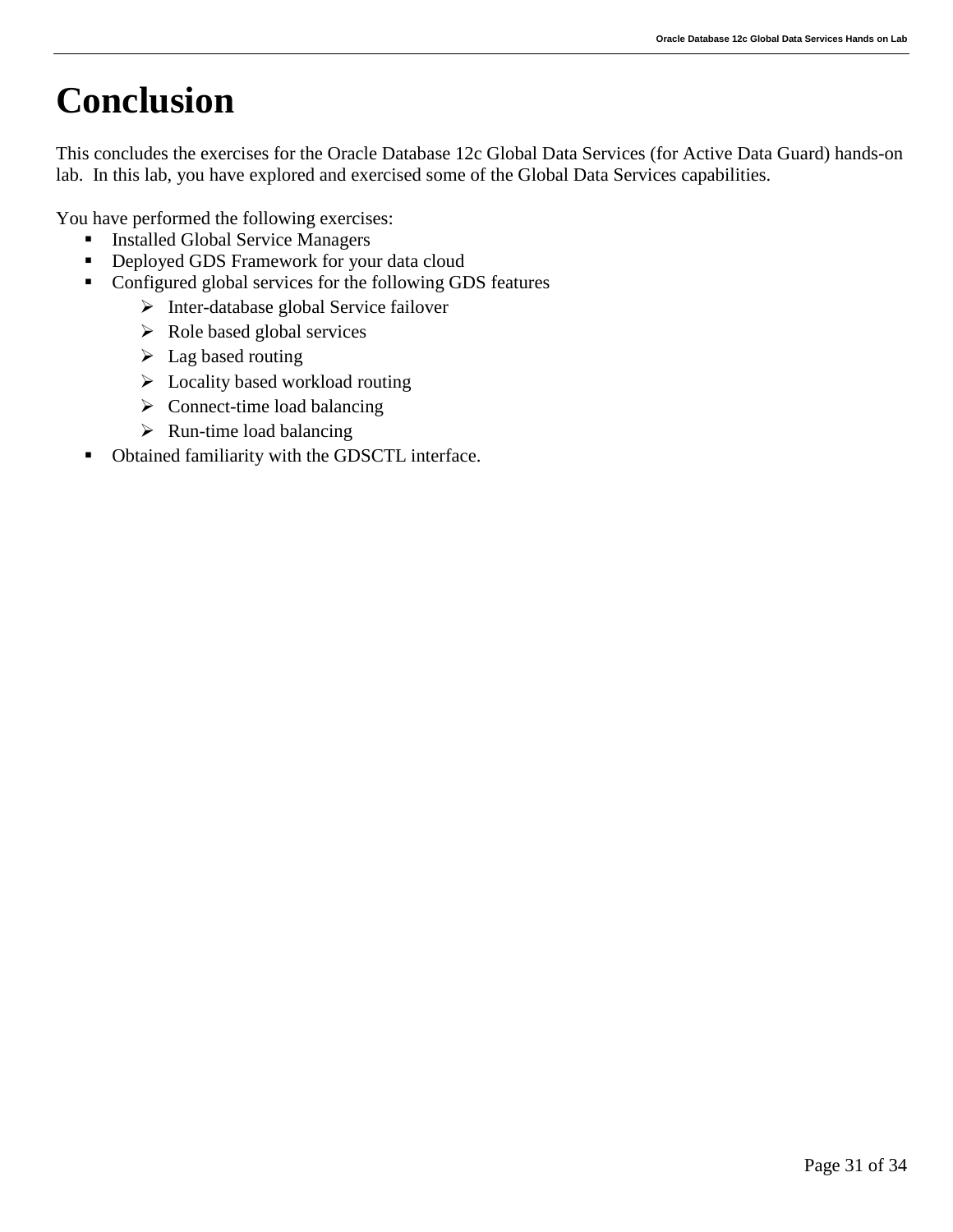### <span id="page-32-0"></span>**Resources**

### **The following documentation is available for Global Data Services**

- GDS White Paper
	- o [http://www.oracle.com/technetwork/database/availability/global-data-services-12c-wp-](http://www.oracle.com/technetwork/database/availability/global-data-services-12c-wp-1964780.pdf)[1964780.pdf](http://www.oracle.com/technetwork/database/availability/global-data-services-12c-wp-1964780.pdf)
- GDS OOW Presentations
	- o <http://www.oracle.com/technetwork/database/availability/globaldataservices-2030199.pdf>
	- o <http://www.oracle.com/technetwork/database/availability/amway-2030200.pdf>
	- o <http://www.oracle.com/technetwork/database/availability/8397-gds-paypal-1966397.pdf>
- Oracle® Global Data Services 12c Release 1 (12.1) o [http://www.oracle.com/pls/db121/to\\_toc?pathname=doc.121/e22100/toc.htm](http://www.oracle.com/pls/db121/to_toc?pathname=doc.121/e22100/toc.htm)
- GDS OTN Page:
	- o <http://www.oracle.com/goto/gds>

### **The Maximum Availability Architecture Best Practices papers are on Oracle OTN.**

- o Best Practices for High Availability -- [Maximum Availability Architecture \(MAA\)](http://www.oracle.com/technetwork/database/features/availability/maa-096107.html)
	- o http://www.oracle.com/technetwork/database/features/availability/maa-096107.html